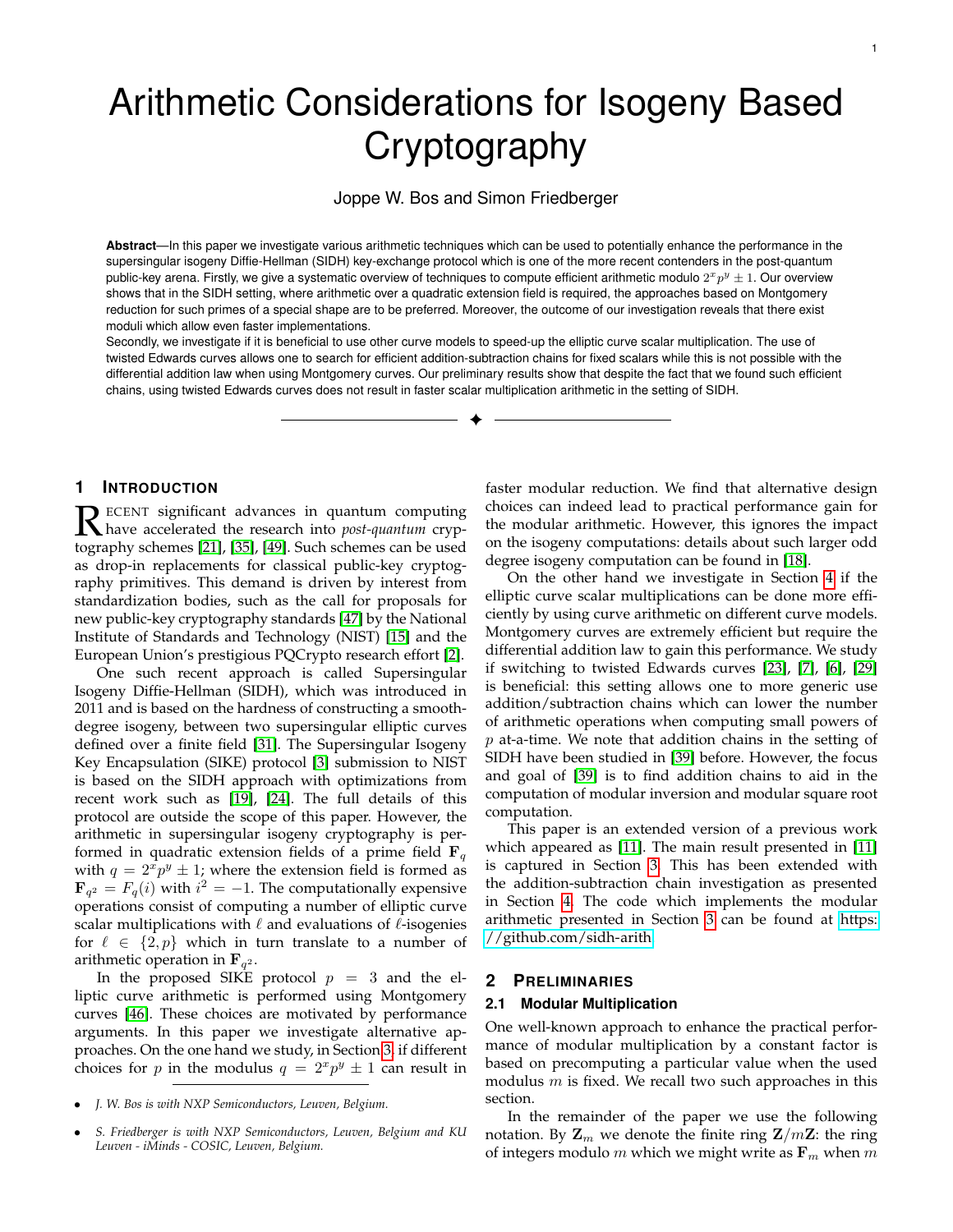is prime. The bit-length of  $m$  is denoted by  $N = \lceil \log_2(m) \rceil$ . We target computer architectures which use a *word* size w which can represent unsigned integers less than  $r = 2^w$ (typical values are  $w = 32$  or  $w = 64$ ): this means that most unsigned arithmetic instructions work with inputs bounded by 0 and  $r$  and the modulus  $m$  can be represented using  $n = \lfloor N/w \rfloor$  computer words. We represent integers (or residues in  $\mathbf{Z}_m$ ) in a radix-R representation: given a positive integer  $R$ , a positive integer  $a \ < \ R^\ell$  for some positive integer  $\ell$  can be written as  $\alpha = \sum_{i=0}^{\ell-1} a_i \cdot R^i$  where  $0 \leq a_i < R$  for  $0 \leq i < l$ . In order to assess the performance of various modular multiplication or reduction approaches we count the number of required multiplication instructions to implement this in software. This instruction is a map  $\textnormal{mul}: \mathbf{Z}_r \times \mathbf{Z}_r \to \mathbf{Z}_{r^2}$  where  $\textnormal{mul}(x,y) = x \cdot y.$  We are aware that just considering the number of multiplication instructions is a rather one-dimensional view which ignores the required additions, loads / stores and cache behavior but we argue that this metric is the most important characteristic when implementing modular arithmetic for the medium sized residues which are used in the current SIDH schemes. We verify this assumption by comparing to implementation results in Section [3.5.](#page-7-0)

#### <span id="page-1-0"></span>*2.1.1 Montgomery reduction*

The idea behind Montgomery reduction [\[45\]](#page-12-13) is to change the representation of the integers used and change the modular multiplication accordingly. By doing this one can replace the cost of a division by roughly the cost of a multiplication which is faster in practice by a constant factor. Given a modulus  $m$  co-prime to  $r$ , the idea is to select the Montgomery radix such that  $r^{n-1} < m < r^n$ .

Given an integer c (such that  $0 \leq c < m^2$ ) Montgomery reduction computes

$$
\frac{c + (\mu \cdot c \bmod r^n) \cdot m}{r^n} \equiv c \cdot r^{-n} \pmod{m},
$$

where  $\mu = -m^{-1} \mod r^n$  is the precomputed value which depends on the modulus used. After changing the representation of  $a, b \in \mathbf{Z}_m$  to  $\tilde{a} = a \cdot r^n \bmod m$  and  $\tilde{b} = b \cdot r^n \bmod m$ , Montgomery reduction of  $\tilde{a} \cdot \tilde{b} \equiv a \cdot b \cdot r^{2n} \pmod{m}$  becomes  $a \cdot b \cdot r^{\bar{2}n} \cdot r^{-n} \equiv a \cdot b \cdot r^n \pmod{m}$  which is the Montgomery representation of  $a \cdot b \mod m$ . Hence, at the start and end of the computation a transformation is needed to and from this representation. Therefore, Montgomery multiplication is best used when a long series of modular arithmetic is needed; a setting which is common in public-key cryptography.

It can be shown that when  $0 \leq c < m^2$  then  $0 \leq$ <br>  $\frac{c+(\mu \cdot c \mod r^n) \cdot m}{r^n} < 2m$  and at most a single conditional subtraction is needed to reduce the result to  $[0, 1, \ldots, m-1]$ . This conditional subtraction can be omitted when the Montgomery radix is selected such that  $4m < r^n$  and a redundant representation is used for the input and output values of the algorithm. More specifically, whenever  $a, b \in \mathbb{Z}_{2m}$  (the redundant representation) where  $0 \le a, b < 2m$ , then the output  $a \cdot b \cdot r^{-n}$  is also upper-bounded by 2m and can be reused as input to the Montgomery multiplication again without the need for a conditional subtraction [\[52\]](#page-12-14), [\[55\]](#page-12-15).

As presented the multiplication and the modular reduction steps are separated. This has the advantage that asymptotically fast approaches for the multiplication can be used. The downside is that the intermediate results in the reduction parts of the algorithm are stored in up to  $2n + 1$  computer words. The radix-r interleaved Montgomery multiplication algorithm [\[22\]](#page-12-16) combines the multiplication and reduction step digit wise. This means the precomputed Montgomery constant needs to be adjusted to  $\mu = -m^{-1}$  mod r and the algorithm initializes c to zero and then updates it according to

<span id="page-1-3"></span>
$$
c \leftarrow \frac{c + a_i \cdot b + (\mu \cdot (c + a_i \cdot b) \mod r) \cdot m}{r} \tag{1}
$$

for  $i = 0$  to  $n-1$ . The intermediate results are now bounded by  $r^{n+1}$  and occupy at most  $n+1$  computer words. It is not hard to see that the cost of computing the reduction part of the interleaved Montgomery multiplication requires  $\bar{n}^2 + n$  multiplication instructions since the divisions and multiplications by  $r$  in the interleaved algorithm (or  $r^n$  in the non-interleaved algorithm) can be computed using shift operations when  $r$  is a power of two.

#### <span id="page-1-2"></span>*2.1.2 Barrett Reduction*

After the publication of Montgomery reduction Barrett proposed a different way of computing modular reductions using precomputed data which only depends on the modulus used [\[5\]](#page-11-5). The idea behind this method is inspired by a technique of emulating floating point data types with fixed precision integers. Let  $m > 0$  be the fixed modulus used such that  $r^{n-1} < m < r^n$  where r is the word-size of the target architecture (just as in Section [2.1.1\)](#page-1-0). Let  $0 \leq c < m^2$ be the input which we want to reduce. The idea is based on the observation that  $c' = c \mod m$  can be computed as

<span id="page-1-1"></span>
$$
c' = c - \left\lfloor \frac{c}{m} \right\rfloor \cdot m. \tag{2}
$$

Hence, this approach computes not only the remainder  $c'$ but also the quotient

$$
q=\lfloor \frac{c}{m}\rfloor
$$

of the division of  $c$  by  $m$  and does not require any transformation of the inputs.

In order to compute this efficiently the idea is to use a precomputed value  $\mu = \lfloor \frac{r^{2n}}{m} \rfloor < r^{n+1}$  to *approximate* q by

$$
q_1 = \left\lfloor \frac{c \cdot \mu}{r^{2n}} \right\rfloor = \left\lfloor \frac{c}{r^{2n}} \cdot \left\lfloor \frac{r^{2n}}{m} \right\rfloor \right\rfloor.
$$

This is a close approximation since one can show that  $q-1 \leq$  $q_1 \leq q$  and the computation uses cheap divisions by r which are shifts. The multiplication  $c \cdot \mu$  can be computed in a naive fashion with  $2n(n+1)$  multiplication instructions. The computation of  $q_1 \cdot m$  (to compute the remainder  $c'$  in Eq. [2\)](#page-1-1) can be carried out with  $(n + 1)n$  multiplication instructions for a total of  $3n(n + 1)$  multiplications.

Since  $m > r^{n-1}$  the  $n-1$  lower computer words of c contribute at most 1 to  $q = \lfloor \frac{c}{m} \rfloor$ . When defining  $\hat{c} = \lfloor c/r^{n-1} \rfloor < r^{n+1}$  one can further approximate q by

$$
q_2 = \left\lfloor \frac{\lfloor c/r^{n-1} \rfloor \cdot r^{n-1} \cdot \mu}{r^{2n}} \right\rfloor = \left\lfloor \frac{\hat{c} \cdot r^{n-1} \cdot \mu}{r^{2n}} \right\rfloor = \left\lfloor \frac{\hat{c} \cdot \mu}{r^{n+1}} \right\rfloor.
$$

This approximation is still close since  $q - 2 \le q_2 \le q$ .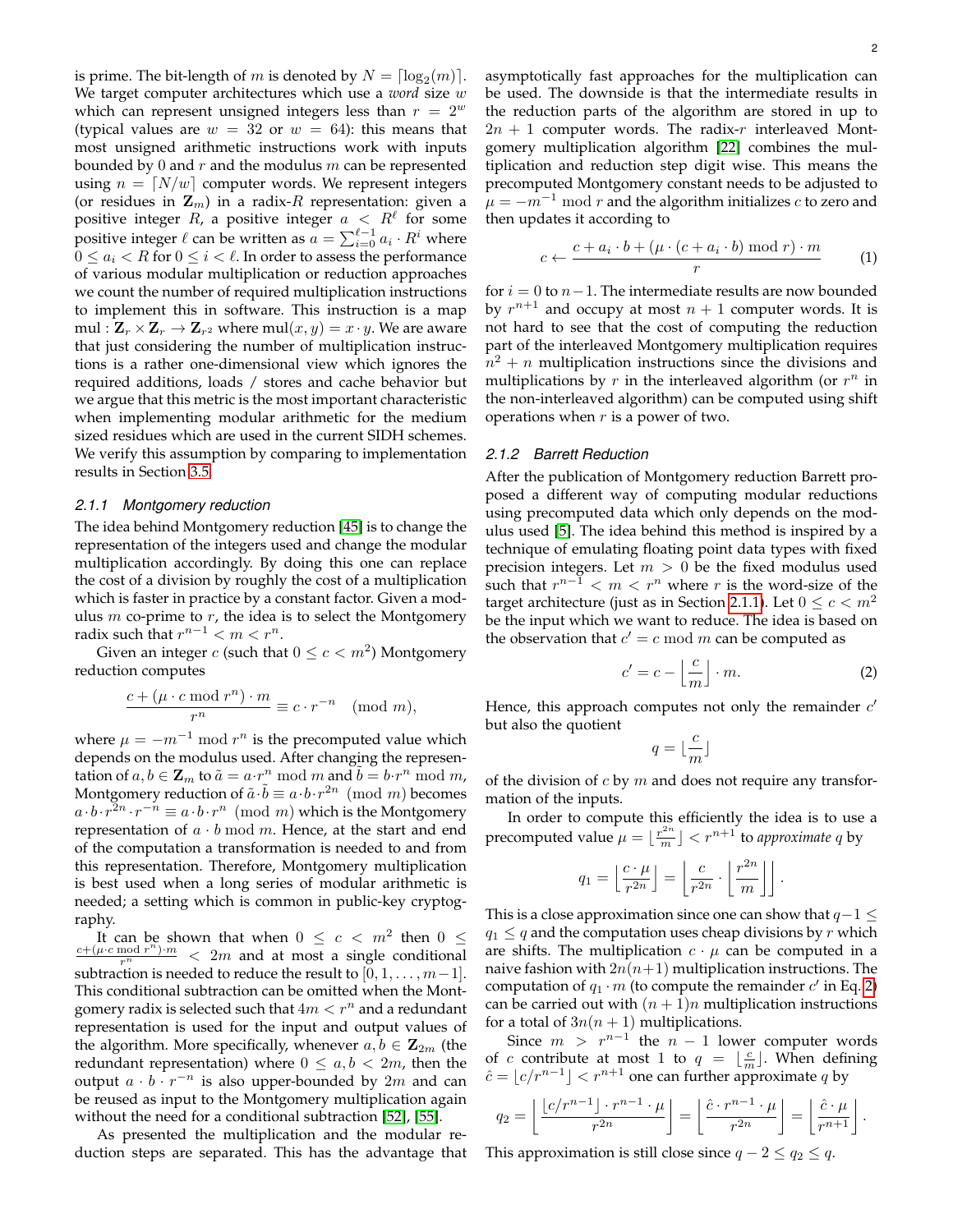A straight-forward optimization is to observe that  $\hat{c} \cdot \mu$ is divided by  $r^{n+1}$  and a computation of the full-product is therefore not needed. It suffices to compute the  $n + 3$  most significant words of the product ignoring the lower  $n - 1$ computer words. Similarly, the product  $q_2 \cdot m$  in Eq. [2](#page-1-1) only requires the  $n + 1$  least significant words of the product. Hence, these two products can be computed using

<span id="page-2-0"></span>
$$
(n+1)^2 - \sum_{i=1}^{n-1} i + \sum_{i=1}^{n} i + n = (n+1)^2 + 2n
$$
 (3)  
for  $\hat{c} \cdot \mu$  for  $q_2 \cdot m$ 

multiplication instructions. This is larger compared to the  $n^2 + n$  multiplication instructions needed for the Montgomery multiplication but no change of representation is required.

# *2.1.3 Reducing arbitrary length input.*

Barrett reduction is typically analyzed for an input  $c$  which is bounded above by  $r^{2n}$  and a modulus  $m < r^n$ . We now consider the more general scenario where c is bounded by  $r^{\ell}$ and the quotient and remainder are computed for a divisor  $m < r^n$ . We derive the number of multiplications required for Barrett reduction.

Computing the  $k$  least significant words using schoolbook multiplication of a times b where  $0 \le a < r^{\ell_a}$  and  $0 \leq b < r^{\ell_b}$  can be done using  $\mathcal{L}(\ell_a, \ell_b, k)$  multiplication instructions where

$$
\mathcal{L}(\ell_a, \ell_b, k) = \sum_{i=0}^{\min\{k-1, \ell_a + \ell_b\}} \min\{i+1, \ell_a + \ell_b - (i+1), \ell_a, \ell_b\}.
$$

On the other hand, to compute the  $k$  most significant words of a multiplication result with an error of at most 1 we need to compute  $k+2$  words of the result. For a product of length *n* this means *not* computing the least significant  $n - k - 2$ words. Hence, computing the most significant  $k + 2$  words of the product of a and b costs  $\mathcal{H}(\ell_a, \ell_b, k)$  multiplication instructions where

$$
\mathcal{H}(\ell_a, \ell_b, k) = k^2 - \mathcal{L}(\ell_a, \ell_b, \ell_a + \ell_b - k - 2).
$$

Combining these two we get the total cost CostBarrett( $\ell, n$ ) expressed in multiplication instructions for computing the quotient and remainder when dividing  $c$  ( $0 \leq c < r^{\ell}$ ) by  $m$  $(0 \le m < r^n)$  using Barrett reduction as CostBarrett $(\ell, n)$  =  $\mathcal{H}(\ell-n+1, \ell-n+1, \ell-n+1)+\mathcal{L}(\ell-n+1, n, n+1).$  Note that CostBarrett $(2n, n) = (n+1)^2 - \sum_{i=0}^{\infty} (i+1) + n + \sum_{i=0}^{n-1} (i+1)$ which equals Eq. [\(3\)](#page-2-0) as expected.

#### <span id="page-2-1"></span>*2.1.4 Folding.*

An optimization to Barrett reduction which needs additional precomputation but reduces the number of multiplications is called *folding* [\[28\]](#page-12-17). Given an N-bit modulus m and a Dbit integer c where  $D > N$  a partial reduction step is used first and next regular Barrett is used to reduce this number further. First, a cut-off point x such that  $N < x < D$  is selected and a precomputed constant  $m' = 2^x \mod m$  is used to compute  $c' \equiv c \bmod m$  as

$$
c' = (c \bmod 2^{x}) + \left\lfloor \frac{c}{2^{x}} \right\rfloor \cdot m'.
$$

Now  $c' < 2^x + 2^{D-x+N}$  at the cost of multiplying a  $D - x$ bit with an  $N$  bit integer. This is a more general description compared to the one in [\[28\]](#page-12-17) where  $D = 2N$  and  $x = 3N/2$  is used such that c is reduced from  $2N$  bits to at most  $1.5N + 1$ bits.

# <span id="page-2-2"></span>**2.2 Efficient Elliptic Curve Arithmetic**

For a field **K** of characteristic larger than three, any  $a, b \in \mathbf{K}$ with  $4a^3+27b^2\neq 0$  define an elliptic curve  $E_{a,b}$  over  ${\bf K}$  (see for more details e.g. [\[53\]](#page-12-18)). The group of points is defined as the set of pairs  $(x, y) \in \mathbf{K} \times \mathbf{K}$  that satisfy the short Weierstrass equation

$$
y^2 = x^3 + ax + b
$$

combined with the zero point. The group law is written additively.

In practice, different defining equations and coordinate systems can be used to speed-up the curve arithmetic. One such example are Montgomery curves [\[46\]](#page-12-8). Montgomery showed that it is possible to simplify the computations by dropping the y-coordinate. This allows very fast doubling operations and *differential* additions where P+Q is computed from P, Q, and  $P - Q$  for  $P, Q \in E_{a,b}(\mathbf{K})$ . This type of arithmetic is compatible with SIDH and is the preferred option used in practice [\[3\]](#page-11-1). The cost for the group law expressed in terms of operations in  $K$  is shown in Table [1.](#page-3-1) However, the cost for doubling and tripling is one multiplication by a curve constant higher compared to the typical usage in elliptic curve cryptography. This is due to the use of projective curve coefficients to avoid modular inversion as outlined in [\[19\]](#page-12-6).

Currently the asymptotically fastest elliptic curves for random scalars with bit-length going to infinity are due to Edwards in 2007 [\[23\]](#page-12-10). Here, performance is understood as the cost of a group operation expressed in multiplications and squarings in  $K$ . These Edwards curves have been generalized in [\[7\]](#page-11-2), [\[6\]](#page-11-3) showing their practical use in cryptology. Moreover, it can be shown that every such twisted Edwards curve is birationally equivalent to a Montgomery curve over  $K$  [\[6\]](#page-11-3). The fastest known approach to perform elliptic curve point addition and doubling uses extended twisted Edwards coordinates [\[29\]](#page-12-11). See Table [1](#page-3-1) for an overview of the cost to compute the group law expressed in terms of multiplication and squarings in  $K$ . The cost can be reduced even further when the curve coefficient a used in the definition of the twisted Edwards curve is set to −1 as shown in [\[29\]](#page-12-11). Unfortunately, it does not seem evident how one can force the output of an isogeny computation to produce such  $a = -1$  twisted Edwards curves instead of one with seemingly random  $a$  and  $d$  curve coefficients except for computing this at the cost of a modular inversion. Therefore, we assume the usage of the general curve shape instead in the remainder of the paper.

It should be noted that the faster addition formula from [\[29\]](#page-12-11) are due to the usage of the extended coordinate system which uses an additional coordinate T. However, this T coordinate is *not* used in the doubling formula. Hence, as explained in [\[29\]](#page-12-11), when the typical windowed algorithm is used for scalar multiplication one can reduce the cost of the addition formula by one multiplication (by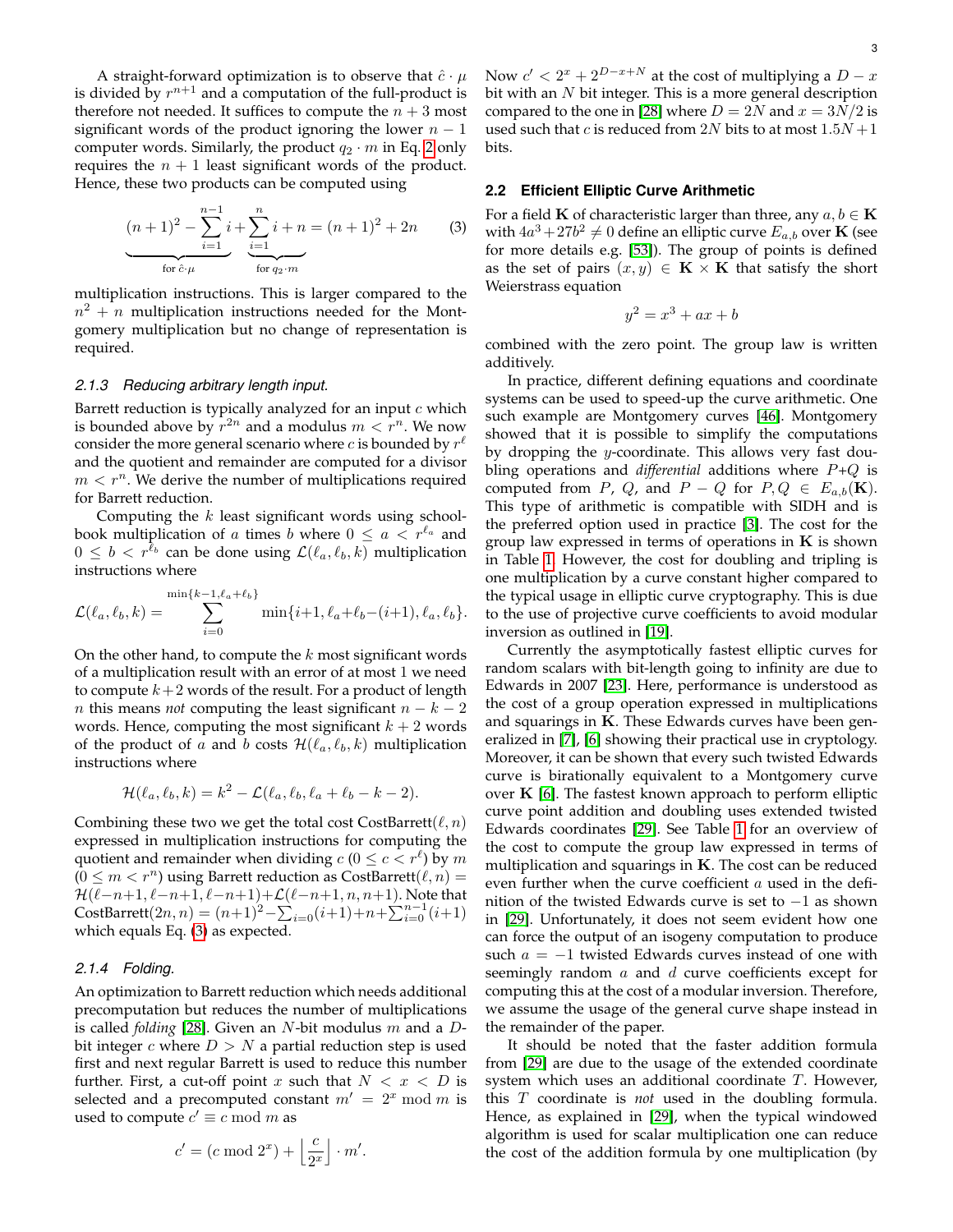#### TABLE 1

<span id="page-3-1"></span>Overview of the cost of elliptic curve (differential) addition, double, and triple operations expressed as the number of multiplications (M), squarings (S) or multiplications by a curve constant  $(D)$  in the field  $K$ for twisted Edwards curves and Montgomery curves in the setting of curve arithmetic for SIDH. The costs in brackets are when the output coordinate T for extended twisted Edwards is *not* computed.

#### **twisted Edwards curves**

| Coordinates       | add         | double                                                       | triple [16]                    |  |  |
|-------------------|-------------|--------------------------------------------------------------|--------------------------------|--|--|
|                   |             | Projective [6] $10M + 1S + 2D$ $3M + 4S + 1D$ $9M + 3S + 1D$ |                                |  |  |
| Extended [29]     | $9M + 1D$   |                                                              | $4M + 4S + 1D$ $11M + 3S + 1D$ |  |  |
|                   | $(8M + 1D)$ | $(3M + 4S + 1D)$ $(9M + 3S + 1D)$                            |                                |  |  |
| Montgomery curves |             |                                                              |                                |  |  |
|                   | diff. add   | double                                                       | triple                         |  |  |

not computing the  $T$  coordinate), use the faster projective doubling formula for all but the last doubling and use the

 $XZ [46]$  $XZ [46]$   $4M + 2S$   $2M + 2S + 2D$   $5M + 5S + 2D$ 

extended doubling formula for the final doubling. In total this is equivalent to using both, the faster point addition from the extended coordinate system and the faster point doubling from the projective coordinate system. We discuss the application and impact of this technique to the SIDH setting in Section [4.2.2.](#page-10-0)

# **2.3 Addition Chains**

*Addition chains* [\[51\]](#page-12-20) are a well known method for speedingup modular exponentiation (or, equivalently, scalar multiplication when the group law is additive). An addition chain is simply a way to construct a specific number by starting at 1 and repeatedly summing up some of the previous terms.

More formally, an *addition chain for* n is a sequence of integers

$$
1 = a_0, a_1, a_2, \dots, a_r = n
$$

such that

<span id="page-3-2"></span>
$$
a_i = a_j + a_k,\tag{4}
$$

for  $0 \le i \le r$  and  $0 \le j, k < i$  (cf. [\[37\]](#page-12-21)).

Given an addition chain for  $n \in \mathbb{Z}$  one can calculate the elliptic curve scalar multiplication  $nP \in E_{a,b}(\mathbf{K})$  by computing

$$
P = a_0 P, a_1 P, a_2 P, a_3 P, \dots, a_r P = nP.
$$

Since every term  $a_iP$  is computed using a point addition or a point doubling, finding a shorter addition chain for  $n$  provides a speed-up for the scalar multiplication. (The commonly used windowing [\[12\]](#page-12-22) based elliptic curve scalar multiplication algorithm can also be seen as an addition chain.) In the setting of elliptic curve scalar multiplication one can use the so-called *addition-subtraction chains* where Eq. [\(4\)](#page-3-2) is modified to

$$
a_i = a_j + a_k, \text{ or } a_i = a_j - a_k
$$

because elliptic curve point subtraction (or addition of a negated point) can be computed efficiently [\[48\]](#page-12-23).

Moreover, to simplify, it is common to restrict the definition of addition chains with obviously unnecessary steps [\[25\]](#page-12-24). However, because we are dealing with additionsubtraction chains we cannot require that the  $a_0, \ldots, a_r$  be ordered ascendingly and we cannot require that all  $a_i < n$ . Hence, we keep the following conditions for our additionsubtraction chains

- no duplicates:  $a_i \neq a_j$  for  $0 \leq i, j, \leq r$  where  $i \neq j$ ,
- all intermediate values must be used: for all  $a_i$  (0  $\le$  $j < r$ ) there is a  $a_k$  and  $a_i$  such that  $a_i = a_j + a_k$ with  $j < i \leq r$  and  $0 \leq k < i$ .

In fact, when presenting our cost function for chains it will become clear that not explicitly stating  $j, k$  for  $a_i =$  $a_j + a_k$  leads to ambiguous results. We therefore use the *formal chains* introduced by Clift [\[17\]](#page-12-25) for our cost calculation. A formal addition chain additionally specifies exactly which terms have been used to form a specific sum. Clift does so using two mappings  $\gamma$  and  $\delta$  with  $\gamma(i) = j$  and  $\delta(i) = k$  for our above example. In practice, we can simply store indices into the previous steps to solve this problem.

To accelerate our search for good addition chains we restrict it to *star chains*, also known as *Brauer chains* [\[12\]](#page-12-22). These are chains where each step has to use the result of the previous step. The formula that must hold for all elements thus becomes  $a_i = a_{i-1} \pm a_k$ . Star chains are known to be suboptimal. However, empirically star chains give close to optimal results in length and because the last value is always used a certain amount of storage optimization is built-in.

# <span id="page-3-0"></span>**3** FAST ARITHMETIC MODULO  $2^x p^y \pm 1$

The SIDH key-exchange approach uses isogeny classes of supersingular elliptic curves with smooth orders so that isogenies of exponentially large but smooth degree can be computed efficiently as a composition of low degree isogenies. To instantiate this approach let  $p$  and  $q$  be two small prime numbers and let  $f$  be an integer cofactor, then the idea is to find a prime  $m = f \cdot q^x \cdot p^y \pm 1$ . It is then possible to construct a supersingular elliptic curve E defined over  $\mathbf{F}_{m^2}$ of order  $(f \cdot q^x \cdot p^y)^2$  [\[13\]](#page-12-26) to be used in SIDH. For efficiency reasons it makes sense to fix  $q$  to 2, which will become clear in this section. In practice, most instantiations use  $q = 2$ and  $p = 3$ . Moreover, we assume that the cofactor  $f = 1$  to simplify the explanation: our methods can be immediately generalized for other values of  $f$ .

In this section we survey different approaches to optimizing arithmetic modulo  $m = 2<sup>x</sup>p<sup>y</sup> \pm 1$  where p is an odd small prime. The common idea is to use the special shape of the modulus to reduce the number of multiplication instructions needed in an implementation when computing arithmetic modulo  $m$ . Typically, there are two approaches to realizing this modular multiplication: the first approach computes the multiplication and reduction in two separate steps while the second approach combines these two steps by interleaving them. We refer to these methods as noninterleaved or separated and interleaved modular multiplication, respectively.

Both of these approaches have advantages and disadvantages. For instance, intermediate results are typically longer and therefore require more memory or registers in the non-interleaved approach. In some applications one approach is clearly to be preferred over the other. One such setting is when computing arithmetic in  $\mathbf{F}_{m^2} = \mathbf{F}(i)$  for  $i^2 = -1$  (as used in SIDH). Let  $a, b \in \mathbf{F}_{m^2}$  and write  $a = a_0 + a_1 \cdot i$  and  $b = b_0 + b_1 \cdot i$ , then  $c = a \cdot b = c_0 + c_1 \cdot i$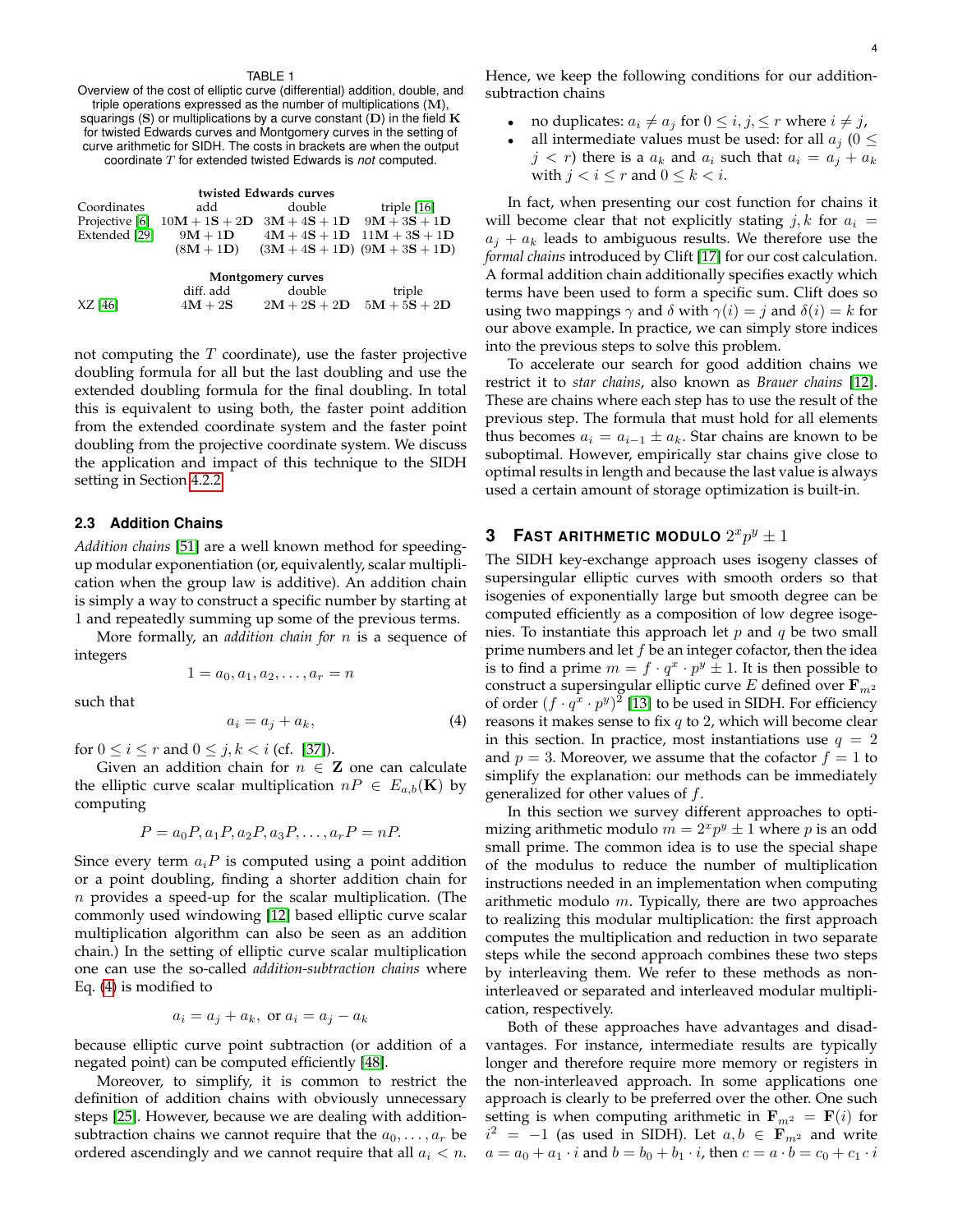where  $c_0 = a_0b_0 - a_1b_1$  and  $c_1 = a_0b_1 + a_1b_0$ . This can be computed using four interleaved modular multiplications or four multiplications and two modular reductions. When using Karatsuba multiplication [\[33\]](#page-12-27) this can be reduced to three multiplications and two modular reductions by computing  $c_1$  as  $(a_0 + a_1)(b_0 + b_1) - a_0b_0 - a_1b_1$ . In the interleaved setting this requires three modular multiplications while in the non-interleaved setting computing three multiplications and two modular reductions suffice. Hence, when computing modular arithmetic in  $\mathbf{F}_{m^2}$ , which is the setting in SIDH, the non-interleaved modular multiplication is to be preferred.

In this section we describe techniques to speed-up both, modular reduction and interleaved modular multiplication plus reduction when using primes of the form  $2^xp^{\bar{y}}\pm 1.$ 

# **3.1 Using Barrett reduction**

The first implementation of SIDH [\[4\]](#page-11-6) uses Barrett reduction (see Section [2.1.2\)](#page-1-2) to compute modular reductions and uses primes of the form  $2^{x}3^{y} - 1$  to define the finite field. The special shape of the modulus is not exploited in this implementation.

As explained in Section [2.1.2](#page-1-2) Barrett reduction requires two multiplications, one with the precomputed constant  $\mu$  and one with the modulus m. It seems non-trivial to accelerate the multiplication with

$$
\mu = \left\lfloor \frac{r^{2n}}{m} \right\rfloor = \left\lfloor \frac{r^{2n}}{2^x p^y \pm 1} \right\rfloor
$$

since this typically does not have a special shape. The multiplication with  $m = 2<sup>x</sup> p<sup>y</sup> \pm 1$ , however, can be computed more efficiently since the product  $a \cdot m = a \cdot 2^x \cdot p^y \pm a$  and this can be computed using shift operations (for the  $2<sup>x</sup>$  part) and a shorter multiplication by  $p^y$  followed by an addition or subtraction depending on the sign of the  $\pm 1$ .

Assuming  $2^x$   $\approx$   $p^y$  (which is the case in the SIDH setting) then the computation of  $q_2 \cdot m$  where only the least significant  $n + 1$  computer words are required can be done using

CostBarrett
$$
(\frac{3}{2}n, \frac{1}{2}n) = \frac{5}{8}n^2 + \frac{13}{4}n + 1
$$

multiplication instructions.

## <span id="page-4-2"></span>**3.2 Using Montgomery reduction**

It is well-known, and has been rediscovered multiple times, that performance of Montgomery multiplication *can* benefit from a modulus of a specific form (cf. e.g., [\[43\]](#page-12-28), [\[1\]](#page-11-7), [\[36\]](#page-12-29), [\[27\]](#page-12-30), [\[9\]](#page-11-8), [\[10\]](#page-11-9)). When  $m = \pm 1 \mod r^n$  then  $\mu = -m^{-1} =$  $\mp 1$  mod  $r^n$  and the multiplications by  $\mu$  become negligible. Such moduli are sometimes referred to as *Montgomeryfriendly primes*. In the SIDH setting  $m = 2^x p^y \pm 1 = \pm 1 \bmod 2$  $2<sup>x</sup>$ , hence one can reduce the number of multiplications required when multiplying with  $\mu$ . This is used by the authors of [\[19\]](#page-12-6), [\[42\]](#page-12-31), [\[30\]](#page-12-32) in their high-performance SIDH implementation. Their non-interleaved approach for Montgomery multiplication uses the so-called product scanning technique [\[38\]](#page-12-33), which was introduced in [\[22\]](#page-12-16), which eliminates all multiplications by  $\mu$ . We describe this approach and some variants below in detail. We note that in the hardware implementations described in [\[41\]](#page-12-34), [\[40\]](#page-12-35) a highradix variant of the Montgomery multiplication suitable for hardware architectures [\[50\]](#page-12-36), [\[8\]](#page-11-10) is used.

#### *3.2.1 Interleaved Montgomery multiplication.*

As described in Section [2.1.1](#page-1-0) the interleaved Montgomery multiplication approach interleaves the computation of the product and the modular reduction. We now describe an optimization when computing multiplications modulo  $m =$  $2^{\overline{x}}p^y - 1$ . Every step of the algorithm computes the product of a single digit from the input  $\tilde{a}$  with all digits from the other input  $b$  and reduces the result after accumulation by one digit. We write our integers in a radix- $R$  representation. For a fixed word size w, pick  $B \in \mathbb{Z}_{>0}$  such that  $Bw \leq$ x and let  $R = 2^{Bw}$ . This removes the multiplication with the precomputed constant  $\mu$  since  $\mu = -m^{-1} \bmod R =$  $-(2^{\bar{x}}p^y - 1)^{-1}$  mod  $2^{Bw} = 1$ . Hence, after initializing c to zero Eq. [\(1\)](#page-1-3) simplifies to

$$
c \leftarrow \frac{c + a_i b + (\mu(c + a_i b) \mod R)m}{R}
$$
  
= 
$$
\frac{\sum_{i=0}^{n} d_i R^i + d_0 (2^x p^y - 1)}{2^{Bw}}
$$
  
= 
$$
\frac{\sum_{i=1}^{n} d_i R^i + d_0 2^x p^y}{2^{Bw}}
$$
  
= 
$$
\sum_{i=1}^{n} d_i R^{i-1} + d_0 2^{x - Bw} p^y
$$
(5)

where  $d = c + a_i \cdot b = \sum_{i=0}^n d_i R^i$  and this computation is repeated  $\left\lceil \frac{N}{Bw} \right\rceil$  times.

The computation cost expressed in the number of multiplication instructions of Eq. [\(5\)](#page-4-0) is

<span id="page-4-1"></span><span id="page-4-0"></span>
$$
\left\lceil \frac{N}{Bw} \right\rceil \left( B \left\lceil \frac{N}{w} \right\rceil + B \left( \left\lceil \frac{N}{w} \right\rceil - B \right) \right). \tag{6}
$$

However, since in practice  $N \approx 2x$ , the N-bit modulus  $2^xp^y\pm 1$  has a special shape which ensures that the multiplication by  $2^x p^y$  in Eq. [\(5\)](#page-4-0) can be computed more efficiently (for some values of  $B$ ). We illustrate this in the following example.

**Example 1.** Consider the prime  $m = 2^{372}3^{239} - 1$  as used in the SIDH key-exchange protocol in [\[19\]](#page-12-6). In this setting  $p = 3$ ,  $x = 372$ ,  $y = 239$ ,  $N = 751$ , and  $\mu = 1$ . Assuming that we target a 64-bit platform, with  $w = 64$  and  $n =$ 12, there are five different values for B such that  $64B \leq$ 372. The following table shows the cost for the modular multiplication when evaluating Eq. [\(6\)](#page-4-1)

| В     | Eq. $(6)$           |
|-------|---------------------|
|       | (#mul instructions) |
| $B=1$ | 276                 |
| $B=2$ | 264                 |
| $B=3$ | 252                 |
| $B=4$ | 240                 |
| $B=5$ | 285                 |

However, the multiplication by  $2^{372-64B}3^{239}$  can be done more efficiently since  $2^{372-64B}3^{239} \equiv 0 \pmod{2^{(5-B)\cdot 64}}$ . This results in a total of 144 multiplication instructions to compute the various  $a_i \cdot b$  and 84 multiplication instructions to compute the multiplication with  $2^{37\bar{2}-64B}3^{239}$  for all  $B \in$  $\{1, 2, 3, 4\}$ . When using  $B = 5$  three iterations are required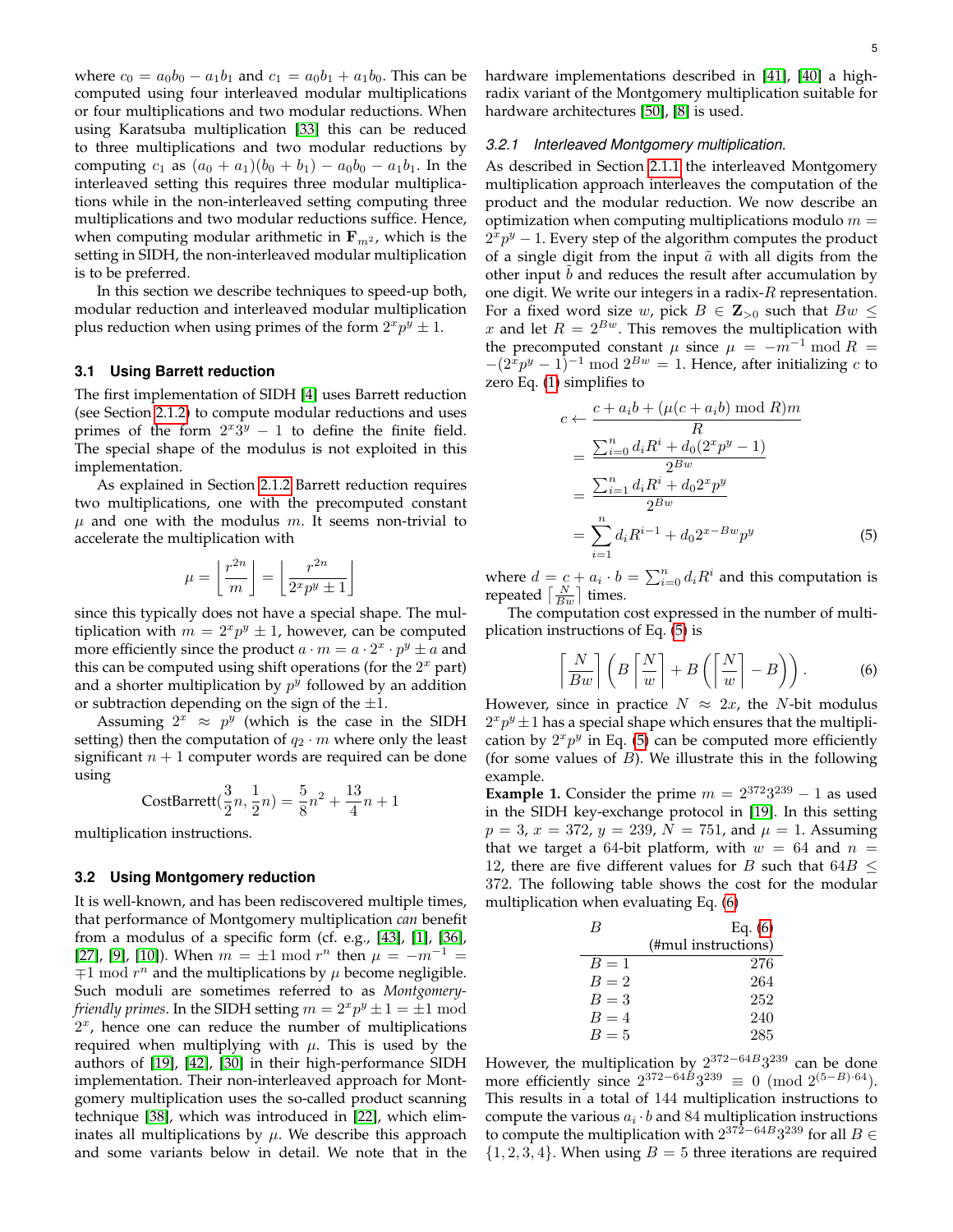resulting in 180 and 105 multiplication instructions for both parts, respectively. Therefore, in order to lower the overall number of arithmetic instruction required, B should exactly divide  $n = \lceil \frac{N}{w} \rceil = 12$  (the number of 64-bit digits of *m*).

The authors of [\[19\]](#page-12-6) used  $B = 1$  in their implementation but this analysis shows that using a larger radix  $R = 2^{Bw}$ results in the same number of multiplication instructions required.

To summarize, using  $B = 1$  (or any larger B such that  $B \equiv 0 \mod n$ , where  $n = \lceil \frac{N}{w} \rceil$  and assuming  $2^x$  fits in  $\frac{n}{2}$  computer words and that *n* is even, the total cost of the modular reduction can be reduced from  $n^2 + n$  (for a generic Montgomery multiplication approach) to  $\frac{1}{2}n^2$  (when using the special prime shape) multiplication instructions. This is a performance increase by more than a factor two.

# *3.2.2 Non-interleaved Montgomery multiplication*

The non-interleaved Montgomery approach, where the multiplication  $c = a \cdot b$  is performed first and the modular reduction is computed in a separate next step can be done in exactly the same way as the interleaved approach. The idea is to use the product  $c$  immediately (instead of initializing this to zero in the first iteration when computing Eq. [\(5\)](#page-4-0)) and therefore not adding the  $a_i b$  values. This means that the values of d are not bounded by  $r^{n+1}$  anymore but by  $r^{2n+1}$ instead which requires computing more additions while the number of multiplications remains unchanged compared to the interleaved approach at  $\frac{n^2}{2}$  $\frac{i}{2}$  (when taking advantage of the special prime shape).

## **3.3 Using an unconventional radix**

Another idea is to use a function of the prime shape as the radix of the representation. This is exactly what a recent approach [\[34\]](#page-12-37) suggested in the setting of designing a hardware implementation. We summarize the approach here and introduce another approach inspired by this technique. We assume that  $m = 2 \cdot 2^x \cdot 3^y - 1$  where x and y are even. Use a radix  $R = 2^{\frac{x}{2}} 3^{\frac{y}{2}}$  to represent an integer  $a < m$ as  $a = a_2 \cdot R^2 + a_1 \cdot R + a_0$  where  $0 \le a_0, a_1 < R$  and  $0 \le a_2 \le 1$ . The approach outlined in [\[34\]](#page-12-37) converts integers once at the start and once at the end of the algorithm to and from a radix- $2^{\frac{x}{2}}3^{\frac{y}{2}}$  representation, similar to when using the Montgomery multiplication. The proposed method is an interleaved modular multiplication method where throughout the computation the in- and output remain in this representation. The idea is to use the fact that  $2^x \cdot 3^y \equiv 2^{-1}$  $\pmod{m}$ . Given two integers a and b their modular product  $c = a \cdot b \mod m$  can be computed using

$$
c_2 \cdot R^2 + c_1 \cdot R + c_0 =
$$
  
\n
$$
((a_2b_0 + a_1b_1 + a_0b_2) \mod 2) \cdot R^2 +
$$
  
\n
$$
\left( \left\lfloor \frac{a_2b_1 + a_1b_2}{2} \right\rfloor + (a_1b_0 + a_0b_1) \right) \cdot R +
$$
  
\n
$$
\left( (2^{-2} \mod m)a_2b_2 + a_0b_0 +
$$
  
\n
$$
((a_2b_1 + a_1b_2) \mod 2) \cdot \frac{R}{2} + \left\lfloor \frac{a_2b_0 + a_1b_1 + a_0b_2}{2} \right\rfloor \right).
$$

Assuming  $r^{\frac{n}{2}-1} < 2^{\frac{x}{2}}3^{\frac{y}{2}} < r^{\frac{n}{2}}$  then each multiplication  $a_i \cdot b_j$  where  $i \neq 2 \neq j$  can be computed using  $\frac{n^2}{4}$  multiplication instructions and four such multiplications need to be computed in total. Whenever one of the operands is either  $a_2$  or  $b_2$  the product can be computed without multiplications by simply selecting (or masking) the correct result. Note, however, that  $c_1$  and  $c_0$  need to be reduced further since they are larger than  $R$ . This is done using Barrett reduction which takes advantage of the fact that the divisions by  $2^{\frac{x}{2}}$  can be done more efficiently. Assuming that  $c_1$  and  $c_0$  each fit in n computer words and, for simplicity, that  $n \equiv 0 \mod 4$ , computing a Barrett reduction of  $c_0$  or  $c_1$  by  $R = 2^{\frac{x}{2}} 3^{\frac{y}{2}}$  requires CostBarrett $(n, \frac{n}{2}) = \frac{n^2}{4} + 2n + 1$  multiplication instructions (see Section [2.1.2\)](#page-1-2). However, since the computation of the quotient and the remainder when dividing by  $2^{\frac{x}{2}}$  requires no multiplications this computation can be done with CostBarrett $(\frac{3}{4}n, \frac{1}{4}n) = \frac{1}{32}n(5n+52) + 1$  multiplication instructions (assuming that  $r^{\frac{3}{4}-1} \leq 2^{\frac{x}{2}}$ ,  $3^{\frac{y}{2}} < r^{\frac{n}{4}}$ ). This is a reduction of  $\frac{3}{32}n(n+4)$  multiplication instructions. Assuming the inputs are already converted in this radix- $2^{\frac{x}{2}}3^{\frac{y}{2}}$  representation (which is just a one time cost) the total cost for a single interleaved modular multiplication becomes  $n^2 + 2(\frac{1}{32}n(\overline{5}n + 52) + 1) = \frac{21}{16}n^2 + \frac{13}{4}n + 2$  multiplication instructions. This can be further optimized when using Karatsuba multiplication [\[33\]](#page-12-27) to compute  $a_1b_0 + a_0b_1$  as  $(a_0 + a_1)(b_0 + b_1) - a_1b_1 - a_0b_0$ . This lowers the number of multiplications to only *three* and improves the approach to  $\frac{17}{16}n^2 + \frac{13}{4}n + 2$  multiplication instructions.

In the following we present a different method inspired by this approach for moduli of the form  $m = 2<sup>x</sup>p<sup>y</sup> - 1$ . For simplicity, we assume that both  $x$  and  $y$  are even and use a radix  $R = 2^{\frac{x}{2}} p^{\frac{y}{2}}$ . Represent integers as usual as  $a =$  $a_1 \cdot R + a_0$  where  $0 \le a_0, a_1 < R$ . Since  $R^2 = 1 \mod m$ . We have

$$
c \equiv a_1 b_1 \cdot R^2 +
$$
  
\n
$$
\left( (a_0 + a_1)(b_0 + b_1) - a_1 b_1 - a_0 b_0 \right) \cdot R + a_0 b_0
$$
  
\n
$$
\equiv a_1 b_1 + (\sigma_1 \cdot R + \sigma_0) \cdot R + a_0 b_0
$$
  
\n
$$
\equiv \sigma_0 \cdot R + (a_0 b_0 + a_1 b_1 + \sigma_1) \pmod{m}
$$

again using Karatsuba multiplication where  $\sigma_1 \cdot R + \sigma_0 =$  $a_0b_1 + a_1b_0$  is computed with a Barrett reduction using the special shape of R. However, this approach *does* require *both* inputs to be converted to their radix- $R$  representation at the cost of two special Barrett reductions. Assuming  $r^{\frac{n}{2}-1}$  <  $2^{\frac{x}{2}}p^{\frac{y}{2}} < r^{\frac{n}{2}}$  then this approach requires to compute three times  $\frac{n^2}{4}$  multiplication instructions and three calls to the Barrett reduction for a total of  $3\frac{n^2}{4}+3\cdot$ CostBarrett $(\frac{3n}{4},\frac{n}{4})=$  $\frac{39}{32}n^2 + \frac{39}{8}n + 3$  multiplication instructions and significantly fewer additions compared to the approach from [\[34\]](#page-12-37). The main difference with the approach presented in [\[34\]](#page-12-37) is that this approach requires the inputs to be converted to the correct radix system every time when computing a modular multiplication while we do not need to convert the output. When comparing the two multiplication counts it becomes clear that this approach is inherently slower compared to the one presented in [\[34\]](#page-12-37). However, in certain situations this approach might be preferred. For instance, when computing a modular squaring the input only needs to be converted once while such an optimization is not possible with the other approach.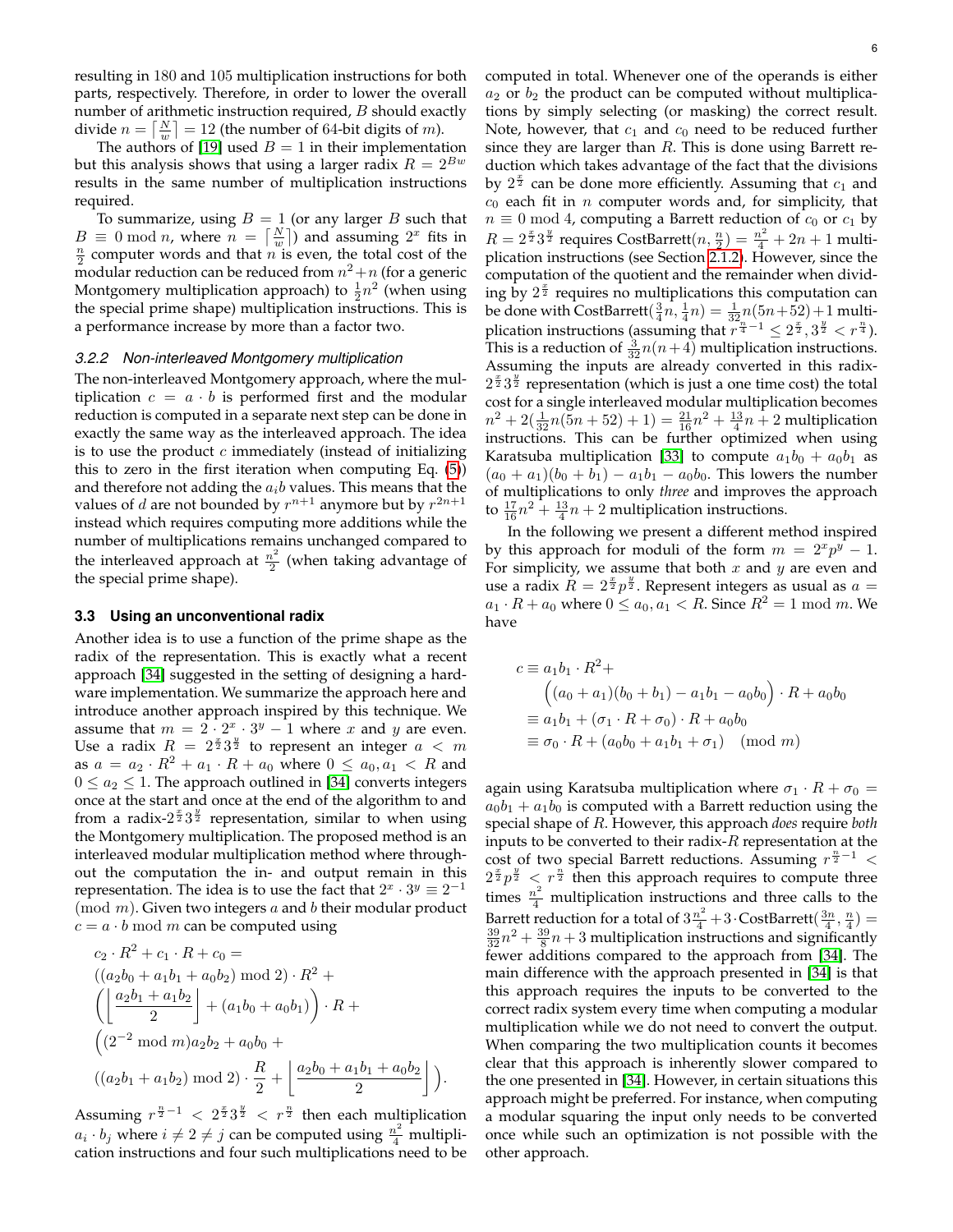## TABLE 2

<span id="page-6-0"></span>Estimates of the number of multiplication instructions required when using different modular multiplication (interleaved) or modular reduction (non-interleaved) approaches for a modulus stored in  $n$  computer words. It is assumed that the size of the input(s) to the modular multiplication and modular reduction have  $n$  and  $2n$  computer words, respectively.

| approach                         | method          | moduli family               | $#$ muls                               |
|----------------------------------|-----------------|-----------------------------|----------------------------------------|
| Montgomery [45]                  | interleaved     | generic                     | $2n^2 + n$                             |
|                                  | interleaved     | $2^x p^y - 1$               | $rac{3}{2}n^2$                         |
| use radix directly [34]          | interleaved     | $2 \cdot 2^x \cdot 3^y - 1$ | $\frac{17}{16}n^2 + \frac{13}{4}n + 2$ |
| use radix directly (new)         | interleaved     | $2^x p^y-1$                 | $\frac{39}{32}n^2 + \frac{39}{8}n + 3$ |
| Barrett [5]                      | non-interleaved | generic                     | $n^2 + 4n + 1$                         |
|                                  | non-interleaved | $2^x p^y \pm 1$             | $rac{5}{8}n^2 + \frac{13}{4}n + 1$     |
| Montgomery [45]                  | non-interleaved | generic                     | $n^2 + n$                              |
|                                  | non-interleaved | $2^x p^y - 1$               | $\frac{n^2}{2}$                        |
| use radix directly (new $- v1$ ) | non-interleaved | $2^x p^y - 1$               | $\frac{5}{8}n^2 + \frac{13}{4}n + 1$   |
| use radix directly (new $- v2$ ) | non-interleaved | $2^x p^y - 1$               | $\frac{1}{2}n^2 + 2n + 1$              |
| use radix directly (new - v3)    | non-interleaved | $2^x p^y - 1$               | $rac{1}{2}n^2 + \frac{5}{4}n + 1$      |

#### *3.3.1 A non-interleaved approach.*

Both interleaved approaches as presented do not compete with the non-interleaved approaches when arithmetic in quadratic extension fields is required, as for SIDH. In this section we explore the possibility of using the special prime shape directly for this non-interleaved use-case.

Let the radix R be defined and bounded as  $r^{n-1}$   $\leq$  $R = 2^x p^y > m < r^n$  and assume throughout this section that  $r^{\frac{n}{2}-1} \leq 2^x < r^{\frac{n}{2}}$ , the multiplication counts can be trivially adjusted when these bounds are different. Then after a multiplication step  $c = a \cdot b$   $(0 \leq c \leq m^2)$  write this integer in the radix- $2^x p^y$  representation  $c = c_1 \cdot R + c_0$ and compute  $c' \equiv c \bmod m$  as

$$
c' \equiv c_1 \cdot R + c_0
$$
  
\n
$$
\equiv c_1(m+1) + c_0
$$
  
\n
$$
\equiv c_1 + c_0 \pmod{m}
$$
 (7)

where  $0 \leq c' < 2R$ . Hence, the main computational complexity is when computing the Barrett reduction to write  $c$  in the radix- $2^{x}p^{y}$  representation. The naive way of computing this (denoted version 0) simply does this directly using Barrett reduction at the cost of  $\text{CostBarrier}(2n, n) = n^2 + 4n + 1$ multiplication instructions. By simplifying and doing the division by  $2<sup>x</sup>$  separately we obtain a method which needs CostBarrett $(\frac{3}{2}n, \frac{1}{2}n) = \frac{5}{8}n^2 + \frac{13}{4}n + 1$  multiplication instructions (since  $r^{\frac{n}{2}-1} \leq 2^{\frac{\alpha}{2}} < r^{\frac{\pi}{2}}$ ) as outlined in the Barrett discussion. We denote this approach version 1.

However, we can do even better by using the folding approach (see Section [2.1.4\)](#page-2-1). By choosing  $x = n$  we can reduce the input c from  $\frac{3}{2}n$  bits to n bits at the cost of  $\frac{1}{4}n^2$  multiplication instructions. Afterwards it suffices to compute CostBarrett $(n, \frac{1}{2}n) = \frac{n^2}{4} + 2n + 1$  multiplication instructions: the total number of multiplication instructions to compute the modular reduction becomes  $\frac{1}{2}n^2 + 2n + 1$ which is significantly better compared to version 1. We denote this version 2.

When applying another folding step we can use  $x =$  $0.75n$  such that we reduce the input from n bits to  $n - x + 0.5n = 0.75n$  bits at the cost of another  $\frac{1}{8}n^2$ multiplication instructions. The total cost to compute the modular reduction is slightly reduced compared to version 2 to  $\frac{1}{4}n^2 + \frac{1}{8}n^2$  + CostBarrett $(0.75n, 0.5n) = \frac{1}{2}n^2 + \frac{5}{4}n + 1$ . We denote this version 3. Computing additional folding steps does not lower the number of required multiplication instructions.

Table [2](#page-6-0) summarizes our findings from this section. Note that in the interleaved setting the cost for both the multiplication and the modular reduction are included while for the non-interleaved algorithms only the modular reduction cost is stated. The user can choose any asymptotically fast multiplication method in this latter setting. From Table [2](#page-6-0) it becomes clear that the approach from [\[34\]](#page-12-37) is to be preferred in the interleaved setting while the Montgomery approach is best in the non-interleaved setting. As mentioned before, the SIDH setting favors the non-interleaved approach due to the computation of the arithmetic in a quadratic extension field. Moreover, assuming the multiplication part is done with one level of Karatsuba, at the cost of  $\frac{3}{4}n^2$  multiplication instructions, the non-interleaved approach has a total cost of  $\frac{5}{4}n^2$  and is faster compared to the interleaved approach for all positive  $n < 18$ . Hence, independent of the application, using the non-interleaved Montgomery algorithm is the best approach for moduli up to 1100 bits.

#### <span id="page-6-1"></span>**3.4 Alternative implementation-friendly moduli**

The basic requirement for SIDH-friendly moduli of the form  $2^x p^y \pm 1$  when targeting the 128-bit post-quantum security level is  $x \approx \log_2(p^{\bar y}) \approx 384.$  For security considerations the difference between the bit-sizes of  $2^x$  and  $p^y$  can not be too large.

We fix the word size of the target platform to 64 bits for the following discussion. This can be adjusted for different architectures if needed. Hence, we expect a modulus of (around)  $n = \frac{2.384}{64} = 12$  computer words. Table [2](#page-6-0) summarizes the effort expressed in the number of multiplication instructions needed for modular multiplication when using the interleaved approach or for the modular reduction when using the non-interleaved approach. The approaches are as outlined in Section [3](#page-3-0) and the estimates are given as a function of  $n$ : the number of computer words required to represent the modulus. We assume that the inputs to the modular multiplication or reduction are  $n$ -words or  $2n$ words long, respectively.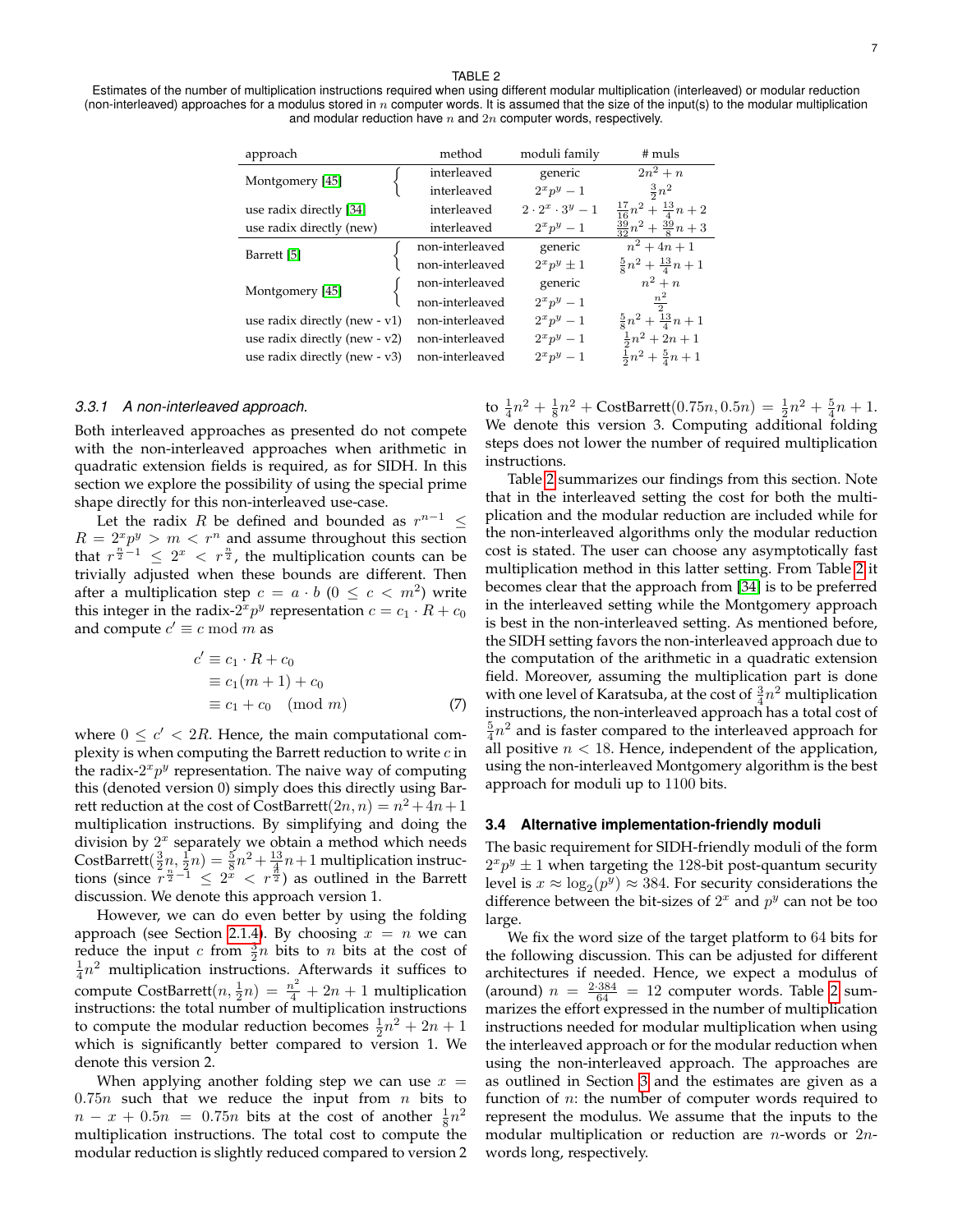<span id="page-7-1"></span>TABLE 3 SIDH-friendly prime moduli which target 128-bit post-quantum security.

| prime shape          | bit sizes                                                             |
|----------------------|-----------------------------------------------------------------------|
| $2^x 2^y \pm 1$      | $(x, \lceil \log_2(p^y) \rceil, \lceil \log_2(2^x p^y \pm 1) \rceil)$ |
| $2^{385}3^{227} - 1$ | (385, 360, 745)                                                       |
| $2^{394}5^{154}+1$   | (394, 358, 752)                                                       |
| $2^{394}5^{155} - 1$ | (394, 360, 754)                                                       |
| $2^{396}7^{131}+1$   | (396, 368, 764)                                                       |
| $2^{393}17^{91}+1$   | (393, 372, 765)                                                       |
| $2^{391}19^{88} = 1$ | (391, 374, 765)                                                       |

Below we discuss the properties of two moduli proposed in SIDH implementations and constraints to search for other SIDH-friendly moduli which enhances the practical performance of the modular reduction even further. Lower security levels like the 80-bit post-quantum security targeted by Koziel et al. [\[40\]](#page-12-35) for their FPGA implementation are out of scope in this work.

# 3.4.1 The modulus  $m_1 = 2(2^{386}3^{242}) - 1$ .

This modulus was proposed in the first implementation of SIDH [\[4\]](#page-11-6) and used in the implementations presented in [\[4\]](#page-11-6), [\[34\]](#page-12-37). The disadvantage of  $m_1$  is that  $\lceil \log_2(m_1) \rceil = 771$  > 12 · 64 which implies that  $n = 13$  computer words are required to represent the residues modulo  $m_1$ . Hence, the arithmetic is implemented using one additional computer word for the same target of 128-bit post-quantum security. This increases the total number of instructions required when implementing the modular arithmetic. This is true for the modular addition and subtraction but also for the Montgomery multiplication since it needs, for instance, to compute  $n = 13$  rounds when using a Montgomery radix of  $2^{64}$  instead of the 12 rounds for slightly smaller moduli. Moreover, when using the special Montgomery reduction algorithm a multiplication with the value  $2^3 3^{242} > 2^{6 \cdot 64}$  is required which fits in  $\lfloor n/2 \rfloor + 1$  computer words. Hence, the number of required multiplication instructions is  $n \cdot \lceil \frac{n}{2} \rceil =$ 91 (see Table [2\)](#page-6-0) for an odd  $n$ .

# 3.4.2 The modulus  $m_2 = 2^{372}3^{239} - 1$ .

This modulus is proposed in [\[19\]](#page-12-6) and used in the implemen-tations [\[19\]](#page-12-6), [\[42\]](#page-12-31). The modulus  $m_2$  was picked to resolve the main disadvantage when using  $m_1$ :  $\lceil \log_2(4m_2) \rceil = 753 <$  $12 \cdot 64$  implies that the number of computer words required to represent residues modulo  $m_2$  is  $n = 12$  (which significantly lowers the number of multiplication instructions required compared to when implementing arithmetic modulo  $m_1$ ). However, when dividing out the powers of two (due to the Montgomery radix, see Eq. [\(5\)](#page-4-0)) we need to multiply by  $2^{52}3^{239}$  which is larger than  $2^{6.64}$  and is therefore stored in seven computer words. This implies that the multiplication with this constant is more expensive than necessary and explains why the estimate for the modular reduction from Table [2](#page-6-0) of  $n^2/2 = 72$  multiplication instructions is too optimistic. When using  $m_2$  the correct number of multiplication instructions required to implement the modular reduction is  $n \cdot (\frac{n}{2} + 1) = 84$  as reported in [\[19\]](#page-12-6)

# *3.4.3 Alternative moduli.*

We searched for alternative implementation- and SIDHfriendly prime moduli using constraints which enhance the practical performance when using the fastest special modular reduction techniques from Section [3.](#page-3-0) Besides the size requirement to target the 128-bit post-quantum security  $(n = 12)$  we also set additional performance related constraints. We outline these requirements below when looking for moduli of the form  $2^x \cdot p^y \pm 1$ .

- 1)  $p$  is small in order to construct curves in SIDH, hence all the odd primes below 20,  $p \in$  $\{3, 5, 7, 11, 13, 17, 19\}$
- 2) require  $2^x$  to be at least six 64-bit computer words:  $384 \leq x < 450$  and  $2^{300} < p^{y} < 2^{450}$ ,
- 3) the size of modulus is  $n = 12$  computer words, the bit-length is not too small when targeting the 128-bit post-quantum security:  $2^{740} < 2^{x}p^{y} \pm 1 < 2^{768}$ ,
- 4) the difference between the size of the two prime powers is not too large (balance security):  $|2^x-p^y| <$  $2^{40}$ ,
- 5)  $2^x \cdot p^y + 1$  or  $2^x \cdot p^y 1$  is prime.

Table [3](#page-7-1) summarizes the results of our search when taking these constraints into account. The entry which maximizes  $\min(x, \lceil \log_2(p^y) \rceil)$  is for the prime  $m_3 = 2^{391}19^{88} - 1$ where the size of  $19^{88}$  is 374 bits. Moreover,  $\lceil \log_2(4m_3) \rceil$  =  $767 < 12 \cdot 64$  which means one can use  $n = 12$  using the subtraction-less version of the Montgomery multiplication algorithm. The input operand used for the multiplication in the Montgomery reduction is  $2^7 19^{88} < 2^{6 \cdot 64}$  which lowers the overall number of multiplication instructions required to the estimate of  $n^2/2 = 72$ .

# <span id="page-7-0"></span>**3.5 Benchmarking**

Table [2](#page-6-0) gives an overview of the cost of multiplication modulo  $2^x p^y \pm 1$  in terms of the *word length* n of a specific modulus on a target computer platform when working with the constraints as outlined in Section [3.](#page-3-0) In practice, however, one carefully selects one particular modulus for implementation purposes. The choice of this modulus is first of all driven by the selected security parameter, which determines  $n$ , and secondly by the practical performance. This latter requirement selects the parameters  $p$ ,  $x$ , and  $y$  and (up to a certain degree) can have some trade-offs with the security parameter. In this section we compare the practical performance of some of the most promising techniques from Section [3](#page-3-0) when using the prime moduli from the proposed cryptographic implementations of SIDH presented in [\[19\]](#page-12-6) (since this is the fastest cryptographic implementation of SIDH). Such a comparison between the fastest techniques to achieve the various modular reduction algorithms allows us to confirm if the analysis based on the number of required multiplication instructions is sound. Moreover, this immediately gives an indication of the real practical performance enhancements the various techniques or different primes give in practice.

Our benchmark platform is an Intel Xeon CPU E5-2650 v2 (running at 2.60GHz). We have created a benchmarking framework where we measure the number of cycles using the time stamp counter using the rdtsc instruction. More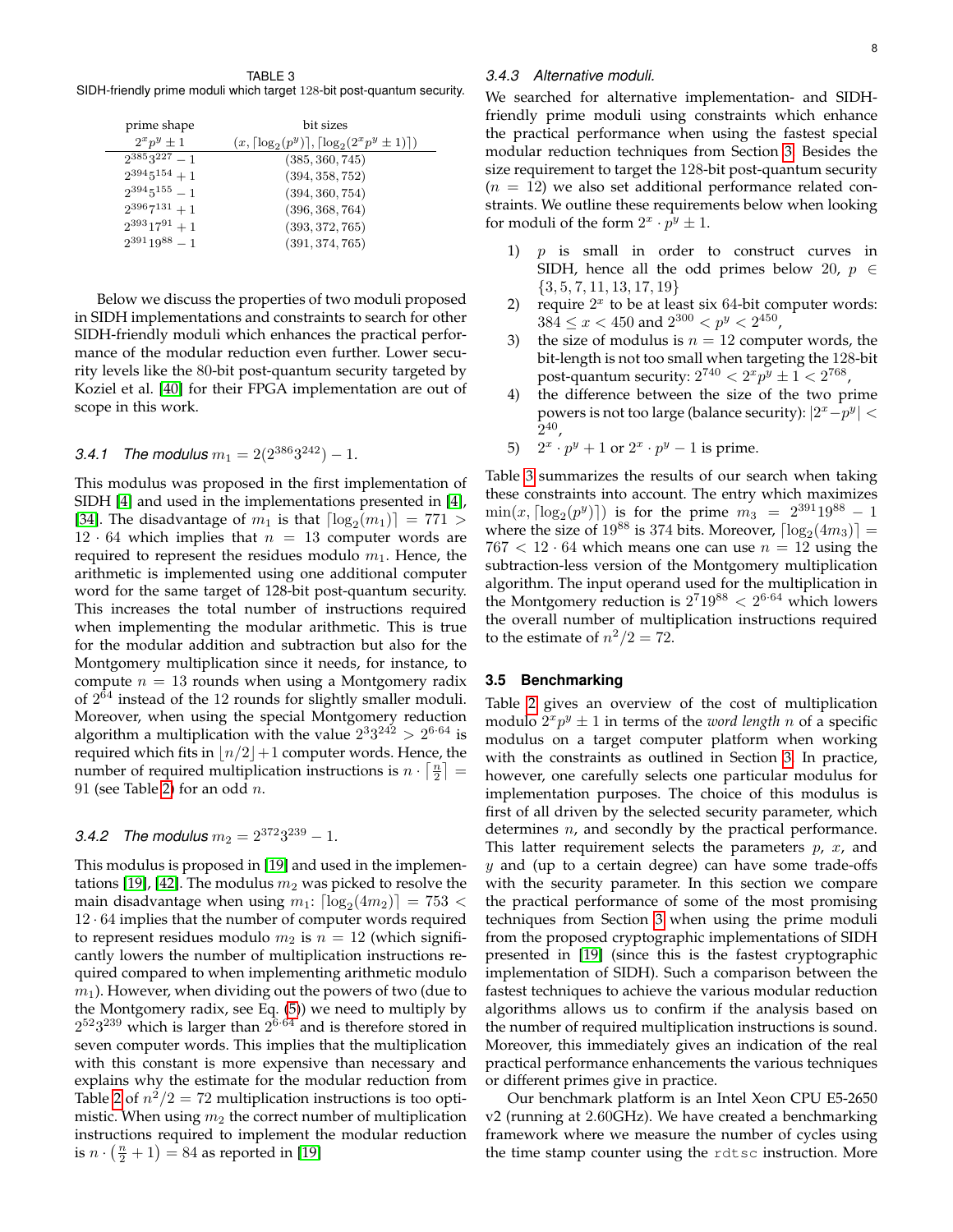TABLE 4

<span id="page-8-1"></span>Benchmark summary and implementation details. The mean  $\bar{x}$  and standard deviation  $\sigma$  are stated expressed in the number of cycles together with the number of assembly instructions used in the implementation.

|                                                 | #cycle $(\bar{x} \pm \sigma)$ | #mul | #add | # $mov$ | #other |
|-------------------------------------------------|-------------------------------|------|------|---------|--------|
| $\sqrt{2^{372}3^{239}} - 1 (B = 1)$ [19]        | $254.9 \pm 9.5$               | 84   | 332  | 157     | 41     |
| $2^{372}3^{239} - 1$ ( <i>B</i> = 2) this paper | $275.3 \pm 11.2$              | 84   | 358  | 202     | 59     |
| $2^{372}3^{239} - 1$ (shifted) this paper       | $240.2 \pm 10.9$              | 72   | 299  | 223     | 85     |
| $2^{391}19^{88} - 1$ this paper                 | $224.5 \pm 8.8$               | 72   | 292  | 145     | 38     |

specifically, we measure the time to compute  $10<sup>5</sup>$  dependent modular reductions and store the mean for one operation. This process is repeated  $10^4$  times and from this data set the mean  $\bar{x}$  and standard deviation  $\sigma$  are computed. After removing outliers (more than 2.5 standard deviations away from the mean) we report these findings as  $\bar{x} \pm \sigma$  in Table [4.](#page-8-1) This table also summarizes the number of various required assembly instructions used for the modular reduction implementation.

Our base line comparison is the modular reduction implementation from the cryptographic software library presented in [\[19\]](#page-12-6) which can be found online [\[20\]](#page-12-38). This implementation *includes* the conditional subtraction (computed in constant-time) although this is not strictly necessary. In order to make a fair comparison we include this conditional subtraction in all the other presented modular reduction algorithms as well. As indicated in Table [4](#page-8-1) and discussed in Section [3.4](#page-6-1) the implementation from [\[19\]](#page-12-6) requires 84 multiplication instructions and uses the optimized noninterleaved Montgomery multiplication approach (which corresponds to the  $B = 1$  setting in our generalized description from Section [3.2\)](#page-4-2).

We experimented with a Montgomery multiplication version where  $B = 2$  (see Section [3.2\)](#page-4-2). This corresponds to using a radix-2<sup>128</sup> representation and although this should not change the number of multiplications required (since  $n = 12$  is even) this could potentially lower the number of other arithmetic instructions. However, due to the limited number of registers available we had a hard time implementing the radix- $2^{128}$  arithmetic in such a way that all intermediate results are kept in register values. This means we had to move values in- and out of memory which in turn led to an increase of instructions and cycle count. This can be observed in Table [4](#page-8-1) which shows that the implementation of this approach is slightly slower to the one used in [\[19\]](#page-12-6). When implemented on a platform with sufficient registers this approach should be at least as efficient as the approach which uses  $B = 1$ .

An immediate optimization based on the idea from Example 1 is to compute the Montgomery reduction for this particular modulus as

$$
c \leftarrow \frac{c + (\mu c \mod R)m}{R} = \frac{c + (c \mod 2^{64})(2^{372}3^{239} - 1)}{2^{64}}
$$

$$
= c_0(2^{308}3^{239}) + \sum_{i=1}^{23-j} c_i 2^{64(i-1)}
$$

$$
= 2^{256}2^{52}c_03^{239} + \sum_{i=1}^{23-j} c_i 2^{64(i-1)}.
$$

This process is repeated 12 times (for  $j = 0$  to 11) and

the input  $c$  is overwritten as the output for the next iteration. The advantage from this approach is that multiplying with  $3^{239}$  <  $2^{6.64}$  reduces the number of multiplication instructions (as explained in Section [3.4\)](#page-6-1). The price to pay is the additional shift of 52 bits (the multiplication with  $2^{52}$ ). This approach lowers the number of required multiplication instruction by a factor  $6/7$  and this results in a performance increase of over five percent (see Table [4\)](#page-8-1).

Finally, we implemented arithmetic modulo  $2^{391}19^{88} - 1$ : the prime that is the result of our search for SIDH-friendly primes. The number of multiplications required is exactly the same as for the "shifting" approach but it avoids the computation of the shift operation.

$$
c \leftarrow \frac{c + (\mu c \mod R)m}{R} = \frac{c + (c \mod 2^{64})(2^{391}19^{88} - 1)}{2^{64}}
$$

$$
= c_0(2^{327}19^{88}) + \sum_{i=1}^{23-j} c_i 2^{64(i-1)}
$$

$$
= 2^{320} c_0(2^719^{88}) + \sum_{i=1}^{23-j} c_i 2^{64(i-1)}.
$$

Since, where the multiplication by  $2^{52}$  is computed using shifts, the multiplication by  $2^{320}$  is a straight-forward relabeling of the indices of the 64-bit digits. This simplifies the code and Table [4](#page-8-1) summarizes the reduction of the total number of instructions required for the implementation. Moreover, this immediately results in an almost 12% speedup in the modular reduction routine.

# <span id="page-8-0"></span>**4 CURVE ARITHMETIC USING ADDITION-SUBTRACTION CHAINS**

The main computations in SIDH are ellitpic curve scalar multiplications of powers of 2 and  $p$  and evaluations of isogenies using Vélu's formula [\[54\]](#page-12-39). In this section we investigate if curve models other than Montgomery curves can be used to speed-up the elliptic curve scalar multiplication.

We are motivated by the fact that asymptotically, when the bit-length of the scalar goes to infinity, for random scalars the usage of twisted Edwards curves is faster compared to Montgomery curves. This is the case since one can use large window sizes when computing the scalar multiplication with twisted Edwards curves: something which is not possible with the differential addition law of Montgomery curves (see Section [2.2](#page-2-2) and the counts in Table [1\)](#page-3-1). We are aware of the y-only efficient differential formulas for twisted Edwards curves (see [\[26\]](#page-12-40), [\[14\]](#page-12-41), [\[32\]](#page-12-42)) and their potential application to SIDH [\[44\]](#page-12-43) but since these are comparatively slower than the differential addition law of Montgomery curves and our addition-subtraction chains do not work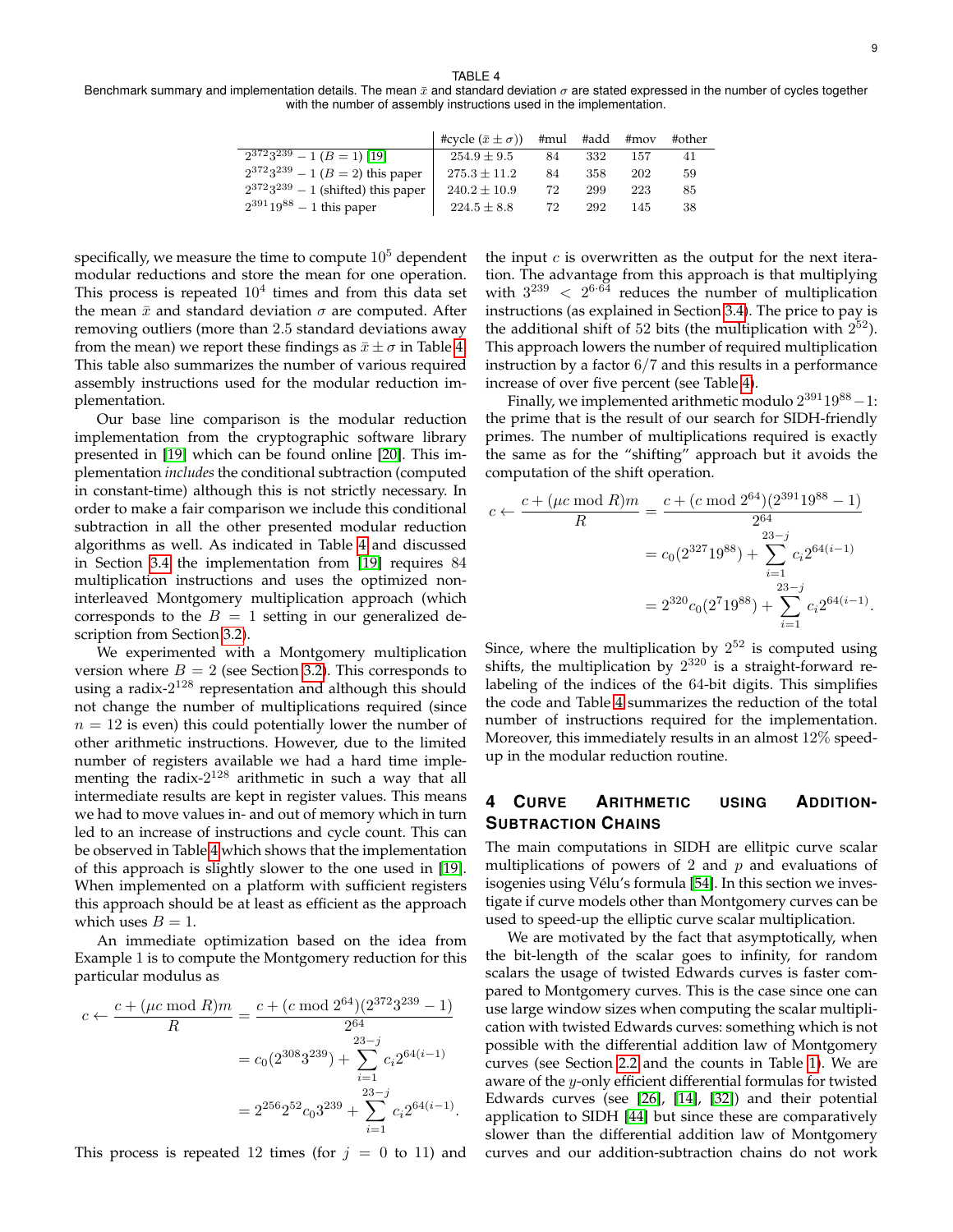#### TABLE 5

<span id="page-9-1"></span>The cost of different scalar multiplications expressed in multiplications (M) and squarings (S) in  $\mathbf{F}_{q^2}$  as well as the number of multiplications per bit of the scalar.

| operation                     | cost in $\mathbf{F}_{a^2}$ | $M/b$ it |
|-------------------------------|----------------------------|----------|
| Montgomery triple (3)         | $7M + 3S$                  | 6.78     |
| Montgomery quintuple (5)      | $11M + 7S$                 | 7.00     |
| Montgomery septuple (7)       | $15M + 9S$                 | 7.75     |
| twisted Edwards double (2)    | $4M + 4S$                  | 7.01     |
| twisted Edwards triple (3)    | $10M + 3S$                 | 7.73     |
| twisted Edwards quantuple (5) | $18M + 8S$                 | 10.34    |
| twisted Edwards septuple (7)  | $25M + 7S$                 | 10.42    |

with a differential group law this is out of the scope for our investigation here. More specifically, for a fixed scalar  $p^z$ , for some integer *z* such that  $1 \le z \le y$ , we search for the *optimal* addition-subtraction chain (in terms of arithmetic in  $\mathbf{F}_{q^2}$  see Section [4.2\)](#page-9-0) which can be computed using the group law on twisted Edwards curves and check if this outperforms the differential approach on using Montgomery curves. The impact on the computation of the isogenies when using this different curve model is left as future work but as outlined in [\[18\]](#page-12-9) this computation is practical.

### **4.1 Outperforming Montgomery Curves?**

Before starting to describe our approach to search for efficient addition-subtraction chains let us take a step back and investigate if twisted Edwards curves can outperform Montgomery curves in the setting of SIDH. The extremely efficient double and triple formulas for Montgomery curves, which are used to compute elliptic curve scalar multiplication of  $2^x$  and  $3^y$  in practical implementations, seem hard to outperform with another curve model. In order to quantify this we ran some experiments with the optimized implementation of the SIKE protocol [\[3\]](#page-11-1): on various x86 64 architectures the ratio between the time to compute a modular squaring and a modular multiplication in  $\mathbf{F}_{q^2}$  is 0.75 (for other ratios the discussion below can be adjusted accordingly). Table [5](#page-9-1) summarizes the cost to compute certain scalar multiples for Montgomery curves and twisted Edwards curves when using the counts given in Table [1.](#page-3-1) The cost is expressed in multiplications (in  $\mathbf{F}_{q^2}$ ) per bit of the scalar.

From Table [5](#page-9-1) it becomes clear that there is indeed no hope for twisted Edwards curves to outperform Montgomery curves when  $p \in \{3, 5\}$ . Even if one would only use twisted Edwards point doublings to compute the required bit-length the cost would be higher than repeatedly applying the triple or quintuple cost for Montgomery curves.

However, motivated by our findings in Section [3,](#page-3-0) where we enhance the performance of the arithmetic in  $\mathbf{F}_{q^2}$  by selecting a modulus with  $p > 5$ , and the results from [\[18\]](#page-12-9), which show how to compute isogenies with such modified moduli, we think that a systematic search for optimal addition-subtraction chains is an interesting alternative route to look for optimization potential for SIDH. This approach is outlined below.

## <span id="page-9-0"></span>**4.2 Finding Addition-Subtraction Chains**

To optimize the elliptic curve scalar multiplications with a prime  $\ell > 2$  the idea is to search for fast addition<span id="page-9-2"></span>**Algorithm 1** Recursive approach "brute(chain,index)" to find an addition-subtraction chain with restrictions on the length and the number of additions / subtractions used.

|        |                                                  | $\begin{aligned} &\textbf{Global.} \\ &\text{target} \in \mathbf{Z}, \qquad \text{target number}, \end{aligned}$                                                                   |
|--------|--------------------------------------------------|------------------------------------------------------------------------------------------------------------------------------------------------------------------------------------|
|        | $c \in \mathbf{Z},$                              | threshold which determines the                                                                                                                                                     |
|        |                                                  | maximum number of steps,                                                                                                                                                           |
|        |                                                  | max <sub>steps</sub> $\in$ <b>Z</b> , maximum number of allowed<br>steps in the chain<br>max <sub>nadd</sub> $\in$ <b>Z</b> , maximum number of allowed<br>adds/subs in the chains |
| Input: |                                                  |                                                                                                                                                                                    |
|        |                                                  |                                                                                                                                                                                    |
|        |                                                  | adds/subs in the chains,                                                                                                                                                           |
|        |                                                  |                                                                                                                                                                                    |
|        |                                                  | $\begin{array}{ll} \textbf{Local.} \\ i \in \mathbf{Z}, & \text{current position i} \\ \text{chain,} & \text{chain of length } i. \end{array}$<br>current position in the chain,   |
|        |                                                  |                                                                                                                                                                                    |
|        | Output: Store all chains found.                  |                                                                                                                                                                                    |
|        | 1: if chain <sub>i-1</sub> = target then         |                                                                                                                                                                                    |
| 2:     | $\text{max}_{\text{steps}} \leftarrow (i-1) + c$ |                                                                                                                                                                                    |
| 3:     |                                                  | Output or store chain: $\{chain_0, \ldots, chain_{i-1}\}$                                                                                                                          |
| 4:     | return                                           |                                                                                                                                                                                    |
|        | $\cdots$                                         |                                                                                                                                                                                    |

- 5: **end if**
- 6: **if**  $i \geq \max_{\text{steps}}$  or nadd  $> \max_{\text{nadd}}$  **then**
- 7: **return**
- 8: **end if**
- 9: chain<sub>i</sub> ← 2 · chain<sub>i-1</sub>
- 10: brute(chain,  $i + 1$ )
- 11: **if** nadd  $\leq$  max $_{\text{nadd}}$  **then**
- 12:  $\qquad \qquad \text{nadd} \leftarrow \text{nadd} + 1$
- 13: **for**  $j \leftarrow 0$  until  $j < i 1$  **do**
- 14: chain<sub>i</sub> ← chain<sub>i-1</sub> + chain<sub>j</sub>
- 15: brute(chain,  $i + 1$ )
- 16: **if** chain<sub>*i* $-1$ </sub> > chain<sub>*i*</sub> then
- 17: chain<sub>i</sub> ← chain<sub>i</sub> chain<sub>j</sub>
- 18: brute(chain,  $i + 1$ )
- 19: **end if**
- 20: **end for**
- 21:  $nadd \leftarrow nad 1$ 22: **end if**

subtraction chains for powers of  $\ell$ . The expectation is that for large scalars (e.g. larger powers of  $\ell$ ) better chains can be found; better is measured as lowering the number of multiplications in  $\mathbf{F}_{q^2}$  per bit of the scalar to compute the various elliptic curve group operations in the additionsubtraction chain.

#### *4.2.1 Generating Chains*

The search for such addition-subtraction chains is done with a recursive algorithm which iterates over all possible chains. This approach is outlined in Algorithm [1.](#page-9-2) However, in order to speed-up this search one can set global parameters which control the maximum number of steps in the chain as well as the maximum number of additions/subtractions. The reasoning here is that most likely shorter chains, i.e. lower number of elliptic curve group operations, also result in a lower number of arithmetic operations in  $\mathbf{F}_{q^2}$ . The same is true for the threshold on the number of additions and subtractions in the chain: overall it is expected that the majority of the steps are double operations and only a couple of other operations are required. In order to be more flexible this threshold can be increased with the global  $c$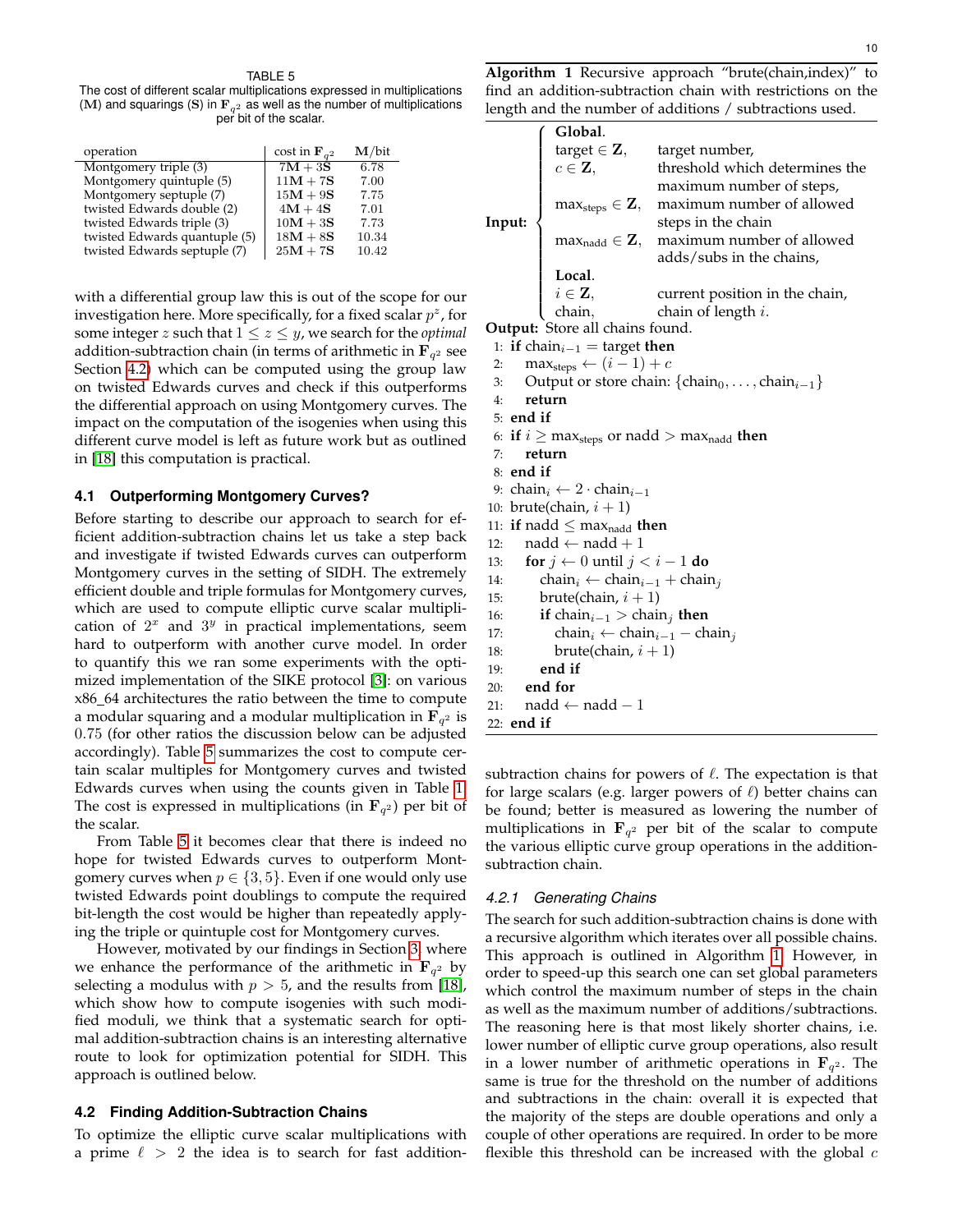11

#### TABLE 6

<span id="page-10-2"></span>Overview of the best addition-subtraction chains found for usage with twisted Edwards curves (top part of the table) and the differential addition chains for usage with Montgomery curves. The cost is expressed in group operation as explained in the text and in multiplications in  ${\bf F}_{q^2}$  where we assume that the ratio between the cost of a modular squaring and a modular multiplication is 0.75.

| scalar            | chain                                                           | eAp            | eAe            | pDp                          | pDe            | pTp              | pTe              | $\#s$          | $\#\mathbf{M}$  | #M/bits   |
|-------------------|-----------------------------------------------------------------|----------------|----------------|------------------------------|----------------|------------------|------------------|----------------|-----------------|-----------|
| $3^x$             | $3^x$                                                           | $\theta$       | $\overline{0}$ | $\overline{0}$               | $\overline{0}$ | $\boldsymbol{x}$ | $\overline{0}$   | $\mathbf{1}$   | $12.25 \cdot x$ | 7.73      |
| $5^1$             | $\sqrt{2^2+1}$                                                  | $\mathbf{1}$   | $\Omega$       | $\mathbf{1}$                 | $\overline{1}$ | $\overline{0}$   | $\Omega$         | $\overline{2}$ | 24              | 10.34     |
| $5^2\,$           | $2^2\cdot 3\cdot 2+1$                                           | $\mathbf{1}$   | $\overline{0}$ | $\overline{2}$               | $\mathbf{1}$   | $\mathbf{1}$     | $\overline{0}$   | $\overline{2}$ | 43.25           | 9.31      |
| $\rm 5^3$         | $(2^2+1)\cdot 2^2\cdot 3\cdot 2+5$                              | $\mathbf{1}$   | $\mathbf{1}$   | 3                            | $\overline{2}$ | $\mathbf 1$      | $\overline{0}$   | $\overline{2}$ | 68.25           | 9.80      |
| $5^4\,$           | $(2\cdot3\cdot2+1)\cdot2^3\cdot3\cdot2+1$                       | $\overline{2}$ | $\overline{0}$ | $\overline{4}$               | $\overline{2}$ | $\overline{2}$   | $\overline{0}$   | $\overline{2}$ | 86.5            | 9.31      |
| 5 <sup>5</sup>    | $((2^2+1)\cdot 2\cdot 3\cdot 2+5)\cdot 2^3\cdot 3\cdot 2+5$     | $\overline{2}$ | $\mathbf{1}$   | 5                            | $\mathbf{1}$   | $\overline{2}$   | $\overline{0}$   | $\overline{2}$ | 111.5           | 9.60      |
| $5^6\,$           | $((2^5 - 1) \cdot 2^6 + 31) \cdot 2^3 + 1$                      | $\overline{2}$ | $\mathbf 1$    | 11                           | 3              | $\mathbf{0}$     | $\boldsymbol{0}$ | 3              | 129             | 9.26      |
| $\overline{7^1}$  | $3 \cdot 2 + 1$                                                 | $\overline{1}$ | $\overline{0}$ | $\overline{0}$               | $\overline{1}$ | $\mathbf{1}$     | $\overline{0}$   | $\overline{2}$ | 29.25           | 10.42     |
| $\mathbf{7}^2$    | $2^3 \cdot 3 \cdot 2 + 1$                                       | $\mathbf{1}$   | $\overline{0}$ | 3                            | $\mathbf{1}$   | $\mathbf 1$      | $\overline{0}$   | $\overline{2}$ | 50.25           | 8.95      |
| $7^3$             | $((2^3 \cdot 3 \cdot 2 + 1) \cdot 3 \cdot 2 + 49)$              | $\mathbf{1}$   | $\mathbf{1}$   | 3                            | $\overline{2}$ | $\overline{2}$   | $\boldsymbol{0}$ | $\overline{2}$ | 80.5            | 9.56      |
| $\mathbf{7}^4$    | $(2^2 \cdot 3 \cdot 2 + 1) \cdot 2^4 \cdot 3 \cdot 2 + 1$       | $\overline{2}$ | $\overline{0}$ | 6                            | $\overline{2}$ | $\overline{2}$   | $\boldsymbol{0}$ | $\overline{2}$ | 100.5           | 8.95      |
| $\overline{11}^1$ | $\overline{2\cdot 3\cdot 2+1}$                                  | $\overline{1}$ | $\overline{0}$ | $\overline{1}$               | $\mathbf{1}$   | $\mathbf{1}$     | $\overline{0}$   | $\overline{2}$ | 36.25           | 10.48     |
| 11 <sup>2</sup>   | $(2^2+1)\cdot 2^2\cdot 3\cdot 2+1$                              | $\,2$          | $\overline{0}$ | 3                            | $\overline{2}$ | $\mathbf{1}$     | $\overline{0}$   | $\overline{2}$ | 67.25           | 9.72      |
| $11^3\,$          | $(((2^6 - 1) + 64) \cdot 2 + 63) \cdot 2^2 + 63$                | 3              | $\mathbf 1$    | $\overline{6}$               | 3              | $\boldsymbol{0}$ | $\boldsymbol{0}$ | $\overline{2}$ | 103             | 9.92      |
| 13 <sup>1</sup>   | $\overline{2\cdot 3\cdot 2+1}$                                  | $\overline{1}$ | $\overline{0}$ | $\overline{1}$               | $\overline{1}$ | $\mathbf{1}$     | $\overline{0}$   | $\overline{2}$ | 36.25           | 9.80      |
| $13^2\,$          | $(3 \cdot 2 + 1) \cdot 2^2 \cdot 3 \cdot 2 + 1$                 | $\,2$          | $\overline{0}$ | $\overline{2}$               | $\overline{2}$ | $\overline{2}$   | $\boldsymbol{0}$ | $\overline{2}$ | 72.5            | 9.80      |
| $13^3$            | $((2^4 \cdot 3 \cdot 2 - 1) + 96) \cdot 2 \cdot 3 \cdot 2 + 95$ | $\,2$          | $\mathbf 1$    | 5                            | $\overline{2}$ | $\overline{2}$   | $\overline{0}$   | $\overline{2}$ | 103.5           | 9.32      |
| $17^{1}$          | $2^4 + 1$                                                       | $\mathbf{1}$   | $\overline{0}$ | $\overline{3}$               | $\mathbf{1}$   | $\overline{0}$   | $\overline{0}$   | $\overline{2}$ | $\overline{38}$ | 9.30      |
| $17^2\,$          | $2^4 \cdot 3^2 \cdot 2 + 1$                                     | $\mathbf{1}$   | $\overline{0}$ | $\overline{4}$               | 1              | $\overline{2}$   | $\boldsymbol{0}$ | $\overline{2}$ | 69.5            | 8.50      |
| $17^3\,$          | $(2^4+1)\cdot 2^4\cdot 3^2\cdot 2+17$                           | $\mathbf{1}$   | $\mathbf 1$    | $\overline{7}$               | $\overline{2}$ | $\overline{2}$   | $\boldsymbol{0}$ | $\overline{2}$ | 108.5           | 8.85      |
| $19^{1}$          | $3^2 \cdot 2 + 1$                                               | $\mathbf{1}$   | $\overline{0}$ | $\overline{0}$               | $\mathbf{1}$   | $\overline{2}$   | $\overline{0}$   | $\overline{2}$ | 41.5            | 9.78      |
| $19^{2}$          | $(2^2+1)\cdot 2^2\cdot 3^2\cdot 2+1$                            | $\overline{2}$ | $\overline{0}$ | 3                            | $\overline{2}$ | $\overline{2}$   | $\overline{0}$   | $\overline{2}$ | 79.5            | 9.36      |
| $19^{3}$          | $(2^7-1)\cdot3^3\cdot2+1$                                       | $\overline{2}$ | $\theta$       | 6                            | $\overline{2}$ | 3                | $\overline{0}$   | $\overline{2}$ | 112.75          | 8.85      |
| scalar            | chain                                                           |                |                | Differential addition chains |                | $\overline{A}$   | $\overline{T}$   | $\overline{f}$ | #M              | $M/b$ its |
| 3                 | $(1 \cdot 2 + 1)$                                               |                |                |                              |                | $\overline{0}$   | $\overline{1}$   | $\overline{2}$ | 10.75           | 6.78      |
| 5                 | $(1 \cdot 2 + 1) + 2$                                           |                |                |                              |                | $\mathbf{1}$     | $\mathbf{1}$     | 3              | 16.25           | 7.00      |
| $\overline{7}$    | $(1 \cdot 2 + 1) + 1 + 3$                                       |                |                |                              |                | $\overline{2}$   | $\mathbf{1}$     | 3              | 21.75           | 7.75      |
| 11                | $(1 \cdot 2 + 1) + 1 + 3 + 4$                                   |                |                |                              |                | 3                | $\mathbf{1}$     | 3              | 27.25           | 7.88      |
| 13                | $(1 \cdot 2 + 1) + 2 + 3 + 5$                                   |                |                |                              |                | 3                | $\mathbf{1}$     | 3              | 27.25           | 7.36      |
| 17                | $(1 \cdot 2 + 1) + 1 + 3 + 3 + 7$                               |                |                |                              |                | $\overline{4}$   | $\mathbf{1}$     | 3              | 32.75           | 8.01      |
| 19                | $(1 \cdot 2 + 1) + 2 + 2 + 5 + 7$                               |                |                |                              |                | $\overline{4}$   | $\,1$            | 3              | 32.75           | 7.71      |

parameters as outlined in Algorithm [1.](#page-9-2) We have performed a search for various powers<sup>[1](#page-10-1)</sup> with the following starting conditions as outlined in this table.

| scalar | $max_{steps}$ | $max_{\text{nadd}}$ |
|--------|---------------|---------------------|
| $3^x$  | $2x+3$        | $\boldsymbol{x}$    |
| $5^x$  | $3x+4$        | $\mathcal{X}$       |
| $7^x$  | $4x+5$        | 2x                  |
| $11^x$ | $5x+6$        | 2x                  |
| $13^x$ | $5x+6$        | 2x                  |
| $17^x$ | $5x+6$        | 2x                  |
| $19^x$ | $6x+7$        | 2x                  |

For all computations we used  $c = 1$  to increase the threshold for the maximum number of additions / subtractions by one.

## <span id="page-10-0"></span>*4.2.2 Arithmetic Cost of Chains*

After these chains have been found we have to find the "optimal" ones. This is done by expressing the cost for the chain in arithmetic operations in  $\mathbf{F}_{q^2}$  according to Table [1](#page-3-1) and selecting the one which minimizes this cost. This is not completely trivial: since efficient triple formulas are known we have to identify, in a post-processing step, triple steps in the chains produced by Algorithm [1.](#page-9-2) This has to be done carefully since these triple formulas compute  $3 \cdot c$  as  $2 \cdot c + c$ 

<span id="page-10-1"></span>1. This computation is still running for different exponents, the results will be added to the final version of the paper.

but the intermediate result  $2 \cdot c$  is not directly stored: hence, if this is used in an addition later in the chain these more efficient formulas can not be applied.

To accurately compute the cost of an additionsubtraction chain it is assumed twisted Edwards curves are used together with extended twisted Edwards coordinates as outlined in Section [2.2.](#page-2-2) This means that one should be careful when to compute or omit the calculation of extended  $T$  coordinate since this has a direct impact on the arithmetic cost in  $\mathbf{F}_{q^2}$ . Let us write an elliptic curve operation O as  $aOb$  where  $O \in \{A, D, T\}$  (which correspond to point addition (A), point doubling (D), and point triple (T)) and the  $a, b \in \{p, e\}$  denote of the in- or output to the elliptic curve operation is in the projective coordinate ((p), no  $T$ coordinate) or extended coordinate system ((e), with  $T$ coordinate). This gives the following *six* options in practice: eAp, eAe, pDp, pDe, pTp, and pTe. The input to the point addition is always in extended twisted Edwards form since the T-coordinate is required, however the computation of the output  $T$ -coordinate can be omitted if needed. The point double and point triple formulas do not need the Tcoordinate as input.

The post-processing scripts go over the found chains and, besides locating and merging the triple operations, determine when the  $T$ -coordinate is required and when not. It should be noted that it is not immediately clear if the result of an operation O might require the computation of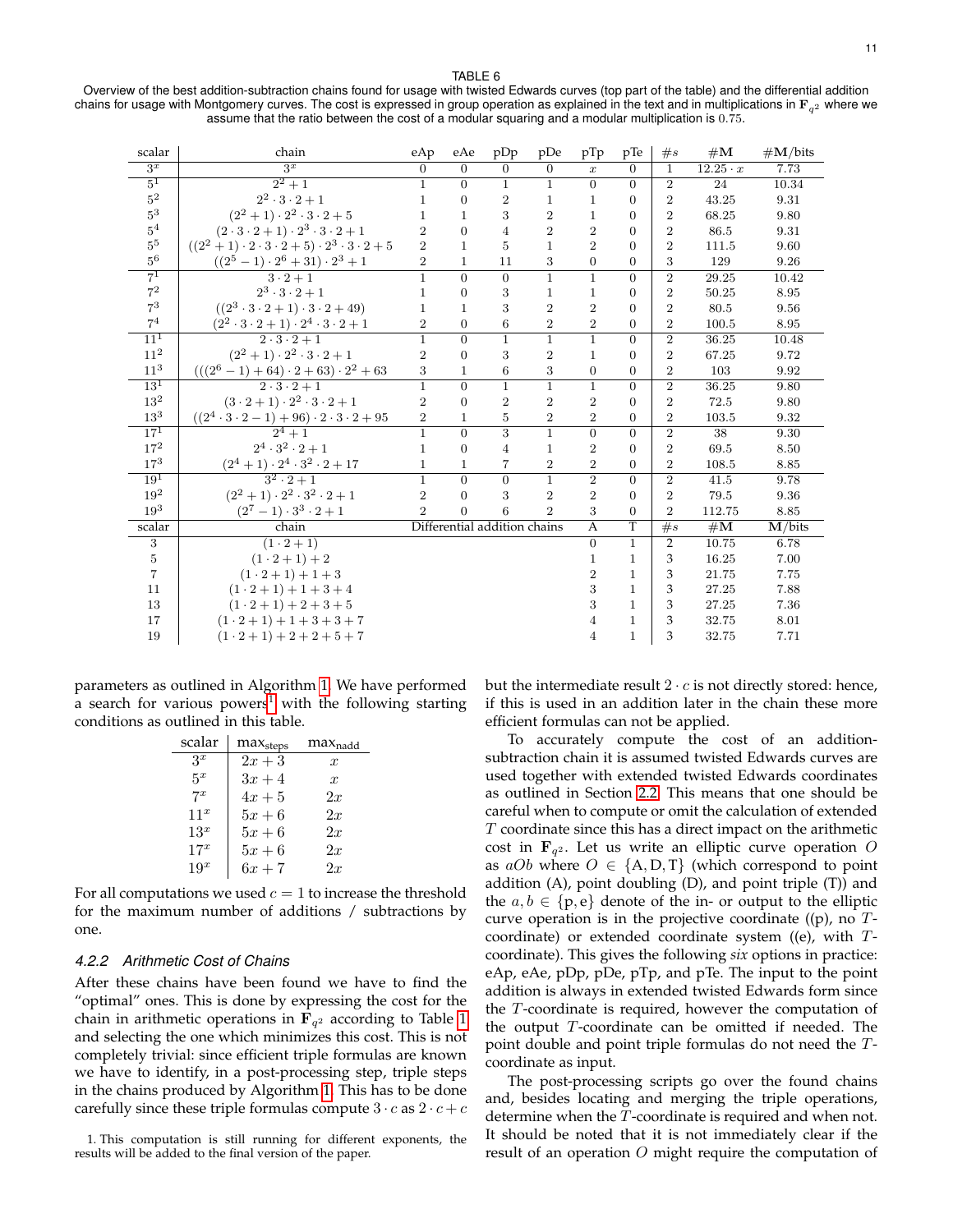the T-coordinate. This extended coordinate might not be immediately needed for the next step in the chain; however, when this value is later used in an point addition then this elliptic curve point should be stored together with the extended coordinate T. Hence, the situation in SIDH is different from the one in elliptic curve cryptography where in a windowing algorithm one can assume the precomputed points always are in extended form (see [\[29\]](#page-12-11)). The usage of extended coordinates comes at a slightly higher price in SIDH. A summary of our findings is presented in Table [6.](#page-10-2) When displaying the chains the second operand to the point addition has occurred before in the computation.

# **4.3 Discussion of Results**

As can be seen from Table [6](#page-10-2) the cost expressed in multiplication per bit of the scalar used in the elliptic curve scalar multiplication does go down when multiplying with larger scalars (i.e. addition chains for primes raised to larger exponents). In order to make an easy comparison the lower part of Table [6](#page-10-2) shows the optimal differential chains for usage with Montgomery curves. It should be noted that the notation for the chains is slightly different compared to the upper part of the table: this is to emphasize that when adding a term the difference has occurred in the chain as well. Moreover, the notation  $(1 \cdot 2 + 1)$  means the chain starts with the computation of a triple but in contrast to the twisted Edwards formula used the value 2 · 1 *and* 3 · 1 are computed and stored which means the value 2 can be used later.

Hence, we were not able to find any addition-subtraction chains which when used in combination with the extended twisted Edwards coordinates result in a speed-up for the elliptic curve scalar multiplication in SIDH. When one simply applies the differential chains for the primes and applies them repeatedly to compute the scalar multiplication for higher powers using the efficient Montgomery arithmetic the result always outperforms more advanced additionsubtraction chains as far as we could verify. For larger numbers, addition chains will become more useful for twisted Edwards curves because of the differential restriction on Montgomery curves. However, given that chains for such large numbers are difficult to find and the generally more expensive operations it is unclear if twisted Edwards curves can become faster in this setting.

# **5 CONCLUSIONS AND FUTURE WORK**

We have studied various arithmetic properties which are useful for enhancing the performance in a recent postquantum key encapsulation candidate based on the hardness of constructing an isogeny between two isogenous supersingular elliptic curves defined over a finite field. We have provided an overview of different techniques to compute arithmetic modulo  $2^x p^y \pm 1$ . Although we have surveyed this in more generality it turns out that noninterleaved Montgomery reduction which is optimized for such primes is the most efficient approach in practice. Additionally, we have identified other moduli suitable for SIDH which allow even faster implementations.

Furthermore, we have analyzed the relative costs of Montgomery curves, the current state-of-the-art curve type

for SIDH, and the twisted Edwards family of curves which allows precomputing more efficient addition chains. We found multiple efficient addition-subtraction chains for the scalar powers required in the key encapsulation mechanism computation. However, based on these results we have to conclude that these more efficient chains cannot compensate for the more expensive group law in twisted Edwards curves. We are still looking for more efficient addition chains and incorporating them into the computation of the isogeny tree presents an interesting challenge. The algorithm for calculating the optimal tree given by Jao and De Feo [\[31\]](#page-12-5) cannot be easily generalized to arbitrary steps since the problem becomes much harder.

## **ACKNOWLEDGEMENTS**

The research leading to these results has received funding from the European Union's Horizon 2020 research and innovation programme Marie Skłodowska-Curie ITN ECRYPT-NET (Project Reference 643161) and Horizon 2020 project PQCRYPTO (Project Reference 645622). We would like to thank Michael Naehrig and Craig Costello for insightful discussions and useful comments on an early version of this paper.

# **REFERENCES**

- <span id="page-11-7"></span>[1] T. Acar and D. Shumow. Modular reduction without precomputation for special moduli. Technical report, Microsoft Research, 2010.
- <span id="page-11-0"></span>[2] D. Augot, L. Batina, D. J. Bernstein, J. W. Bos, J. Buchmann, W. Castryck, O. Dunkelman, T. Güneysu, S. Gueron, A. Hülsing, T. Lange, M. S. E. Mohamed, C. Rechberger, P. Schwabe, N. Sendrier, F. Vercauteren, and B.-Y. Yang. Initial recommendations of longterm secure post-quantum systems, 2015. [http://pqcrypto.eu.](http://pqcrypto.eu.org/docs/initial-recommendations.pdf) [org/docs/initial-recommendations.pdf.](http://pqcrypto.eu.org/docs/initial-recommendations.pdf)
- <span id="page-11-1"></span>[3] R. Azarderakhsh, M. Campagna, C. Costello, L. D. Feo, B. Hess, A. Jalali, D. Jao, B. Koziel, B. LaMacchia, P. Longa, M. Naehrig, J. Renes, V. Soukharev, and D. Urbanik. Supersingular isogeny key encapsulation. Submission to the NIST Post-Quantum Standardization project, 2017.
- <span id="page-11-6"></span>[4] R. Azarderakhsh, D. Fishbein, and D. Jao. Efficient implementations of a quantum-resistant key-exchange protocol on embedded systems. Technical report, [http://cacr.uwaterloo.ca/techreports/](http://cacr.uwaterloo.ca/techreports/2014/cacr2014-20.pdf) [2014/cacr2014-20.pdf,](http://cacr.uwaterloo.ca/techreports/2014/cacr2014-20.pdf) 2014.
- <span id="page-11-5"></span>[5] P. Barrett. Implementing the Rivest Shamir and Adleman public key encryption algorithm on a standard digital signal processor. In A. M. Odlyzko, editor, *CRYPTO'86*, volume 263 of *LNCS*, pages 311–323. Springer, Heidelberg, Aug. 1987.
- <span id="page-11-3"></span>[6] D. J. Bernstein, P. Birkner, M. Joye, T. Lange, and C. Peters. Twisted Edwards curves. In S. Vaudenay, editor, *AFRICACRYPT 08*, volume 5023 of *LNCS*, pages 389–405. Springer, Heidelberg, June 2008.
- <span id="page-11-2"></span>[7] D. J. Bernstein and T. Lange. Faster addition and doubling on elliptic curves. In K. Kurosawa, editor, *ASIACRYPT 2007*, volume 4833 of *LNCS*, pages 29–50. Springer, Heidelberg, Dec. 2007.
- <span id="page-11-10"></span>[8] T. Blum and C. Paar. High-radix Montgomery modular exponentiation on reconfigurable hardware. *IEEE Transactions on Computers*, 50(7):759–764, 2001.
- <span id="page-11-8"></span>[9] J. W. Bos, C. Costello, H. Hisil, and K. Lauter. Fast cryptography in genus 2. In T. Johansson and P. Q. Nguyen, editors, *EU-ROCRYPT 2013*, volume 7881 of *LNCS*, pages 194–210. Springer, Heidelberg, May 2013.
- <span id="page-11-9"></span>[10] J. W. Bos, C. Costello, H. Hisil, and K. Lauter. High-performance scalar multiplication using 8-dimensional GLV/GLS decomposition. In G. Bertoni and J.-S. Coron, editors, *CHES 2013*, volume 8086 of *LNCS*, pages 331–348. Springer, Heidelberg, Aug. 2013.
- <span id="page-11-4"></span>[11] J. W. Bos and S. Friedberger. Fast arithmetic modulo  $2^x$  xp<sup> $\gamma$ </sup> y $\pm 1$ . In *Symposium on Computer Arithmetic – ARITH*, pages 148–155. IEEE, 2017.